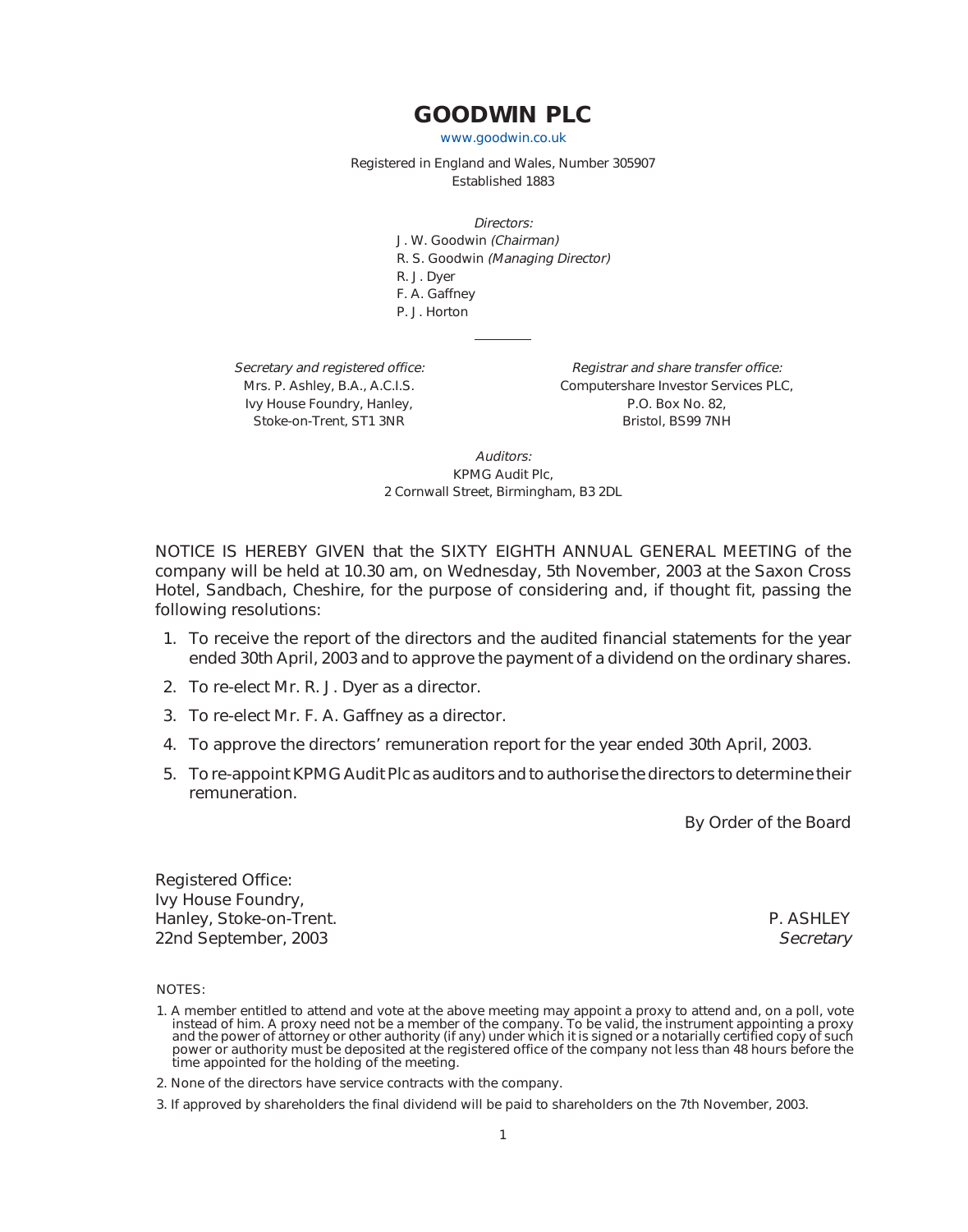# **CHAIRMAN'S STATEMENT**

I am pleased to report annual pre-tax profits for the Group for the year to 30th April, 2003, of £2.58 million, an increase of 23% on a turnover of £33.18 million. The directors propose that a dividend of 10.417p (2002: 5.55p) per share be paid.

On 14th November, Francis Gaffney was appointed a Main Board director, having previously been a director and General Manager at Goodwin International Limited, which position he retains. His newly-extended role enables him to build further on the significant contribution he has made to the success of the company. Goodwin International's continued success in supplying the oil, gas and energy industries worldwide with valves and machined castings has helped produce record profits for this company.

Goodwin Steel Castings Limited, whilst remaining profitable, had a difficult year where we suffered a 28% reduction in activity and during which our main competitor in the UK closed its business. Our overseas sales activities, coupled with our ability to expediently provide customers with precision finish machined high integrity castings, has enabled us to more than replace the business reduction which we saw associated with the turndown in the power generating industries in the USA, such that in the new year we will be busy again.

Ingots manufactured by Goodwin Steel Castings Limited have, in the past, been sold through a 50:50 joint venture sales company, Wiggin Alloy Products Limited. During the year, we increased our holding of the sales company to 100% and the name of the company has recently changed to Goodwin Alloy Products Limited. It is hoped that the strengthening of the Euro will make the winning of orders in Europe for these products more viable.

Hoben International Limited and Hoben Industrial Minerals Limited continue to improve manufacturing efficiency by vertical integration, thus aiding their competitiveness and ability to maintain margin in our competitive global market. We predict that business levels in the jewellery casting market will recover as consumers start travelling again following the end of the Iraq war and SARS.

Easat Antennas Limited's trading performance substantially improved this year and the company started the new financial year with a healthy order book associated with longer term contracts for radar antennas for airports and coastal surveillance.

Internet Central Limited has continued to provide communications to the Group and increased its external order book for selling broadband internet connectivity and hosting which should allow for further gradual organic profit growth.

For the first time, a graph showing shareholder return for this year and the previous five years is shown on page 6. We are of the opinion that this shows the benefit of adopting longer term investment policies as, had we not invested in our product designs, sales, marketing and efficient manufacturing equipment, we would never have been able to achieve this level of performance in the global market as it exists today.

I take this opportunity to thank our loyal and hardworking employees, without whom our success would not be possible.

> J. W. GOODWIN Chairman

22nd August, 2003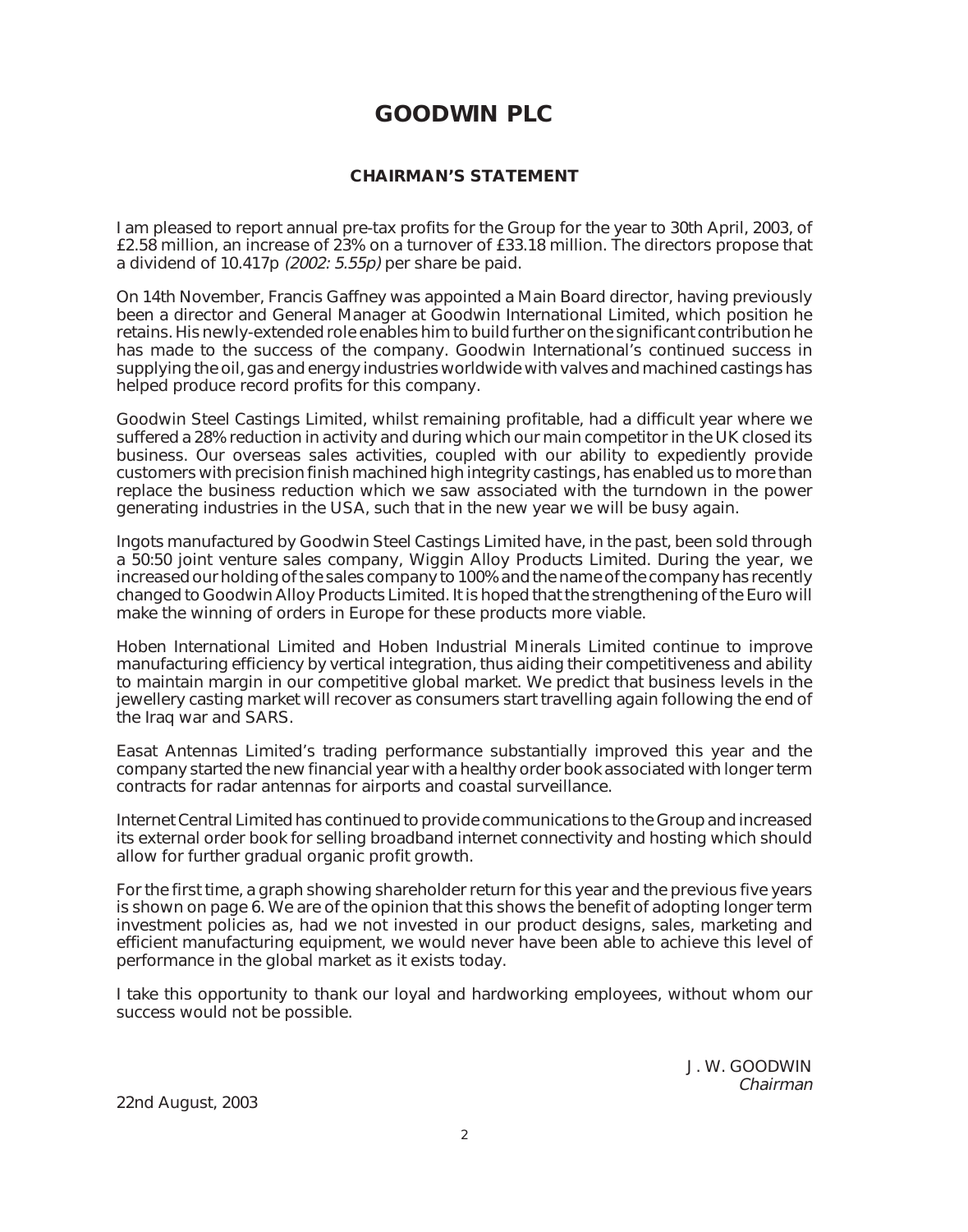# **REPORT OF THE DIRECTORS**

The directors have pleasure in presenting their report and audited financial statements for the year ended 30th April, 2003.

### **Business review**

The principal activity of the Group is mechanical and refractory engineering. The consolidated results for the year may be summarised as follows:

|                                                                                                                                         | 2003<br>£'000 | 2002<br>£'000 |
|-----------------------------------------------------------------------------------------------------------------------------------------|---------------|---------------|
| Turnover<br>$\cdots$<br>$\cdots$<br>$\cdots$                                                                                            | 33,179        | 29.712        |
| Profit on ordinary activities before taxation<br>$\ldots$<br>$\cdots$<br>$\cdots$<br>$\cdots$<br>$\cdots$                               | 2,576         | 2.090         |
| Taxation charge<br>$\cdots$<br>$\cdots$<br>$\cdots$<br>$\cdots$<br>$\cdots$<br>$\cdots$<br>$\cdots$<br>$\cdots$<br>$\cdots$<br>$\cdots$ | (754)         | (628)         |
| Profit on ordinary activities after taxation<br>$\cdots$<br>$\cdots$<br>$\cdots$<br>$\cdots$<br>$\cdots$<br>$\cdots$                    | 1,822         | 1.462         |

Comments on the results for the year are given in the chairman's statement.

#### **Proposed dividends**

The directors recommend that an ordinary dividend of 10.417p per share be paid to shareholders on the register at the close of business on 3rd October 2003. (2002: 5.55p per share).

#### **Fixed assets**

The directors consider that the market value of the Group's freehold land and buildings is in excess of the values disclosed in the Group balance sheet.

#### **Directors and directors' interests**

The directors of the company who have served during the year are set out below:

- J. W. Goodwin
- R. S. Goodwin
- R. J. Dyer
- F. A. Gaffney (appointed 14th November, 2002)
- P. J. Horton

The directors retiring in accordance with the Articles are R. J. Dyer and F. A. Gaffney who, being eligible, offer themselves for re-election.

The interests of each director in the share capital of the company are as follows:

|                                                                                |            | Number of 10p ordinary shares |
|--------------------------------------------------------------------------------|------------|-------------------------------|
|                                                                                | 30th April | 30th April                    |
|                                                                                | 2003       | 2002                          |
|                                                                                |            | or date of                    |
|                                                                                |            | appointment                   |
|                                                                                |            | if later                      |
| Beneficial                                                                     |            |                               |
| J. W. Goodwin<br>.<br>.<br>.                                                   | 301,736    | 301,736                       |
| R. S. Goodwin<br>$\cdots$<br>$\cdots$<br>.<br>$\cdots$                         | 289,422    | 13,606                        |
| J. W. Goodwin and R. S. Goodwin<br>$\cdots$<br>$\cdots$                        | 1,739,797  | 1,739,797                     |
| J. W. Goodwin and R. S. Goodwin<br>.<br>$\cdots$                               | 1,050,718  | 1,601,176                     |
| R. J. Dyer<br>$\cdots$<br>$\cdots$<br>.<br>.<br>$\cdots$                       | 17,500     | 17,500                        |
| F. A. Gaffney<br>$\cdots$<br>$\cdots$<br>$\cdots$<br>.<br>$\cdots$<br>$\cdots$ | 7,131      |                               |
| P. J. Horton<br>.<br>.<br>.<br>.                                               | 115,840    | 115,840                       |
| Non-beneficial                                                                 |            |                               |
| J. W. Goodwin, R. S. Goodwin and others                                        | 303,446    | 303,446                       |
| J. W. Goodwin and E. M. Goodwin<br>$\cdots$<br>$\cdots$                        | 275,229    |                               |

During the period from 1st May, 2003 to 22nd August, 2003 there was no change in the directors' interests. No director has a service agreement with the company, nor any beneficial interest in the share capital of any subsidiary undertaking.

The company does not have any share option schemes for employees or directors.

#### **Shareholdings**

The company has been notified that, as at 22nd August, 2003, the following had an interest in 3% or more of the issued<br>share capital of the company: J. W. Goodwin and R. S. Goodwin 1,739,797 shares (24.16%), J. W. Goodwin Goodwin 1,050,718 shares (14.59%). These shares are registered in the names of J. M. Securities Limited and J. M. Securities (No. 3) Limited respectively. J. W. Goodwin, R. S. Goodwin and others 303,446 shares (4.21%), J. W. Goodwin 301,736 shares (4.19%), R. S. Goodwin 289,422 shares (4.02%), J. W. Goodwin and E. M. Goodwin 275,229 shares (3.82%), J. H. Ridley 522,167 shares (7.25%), L. R. Dean 260,000 shares (3.61%).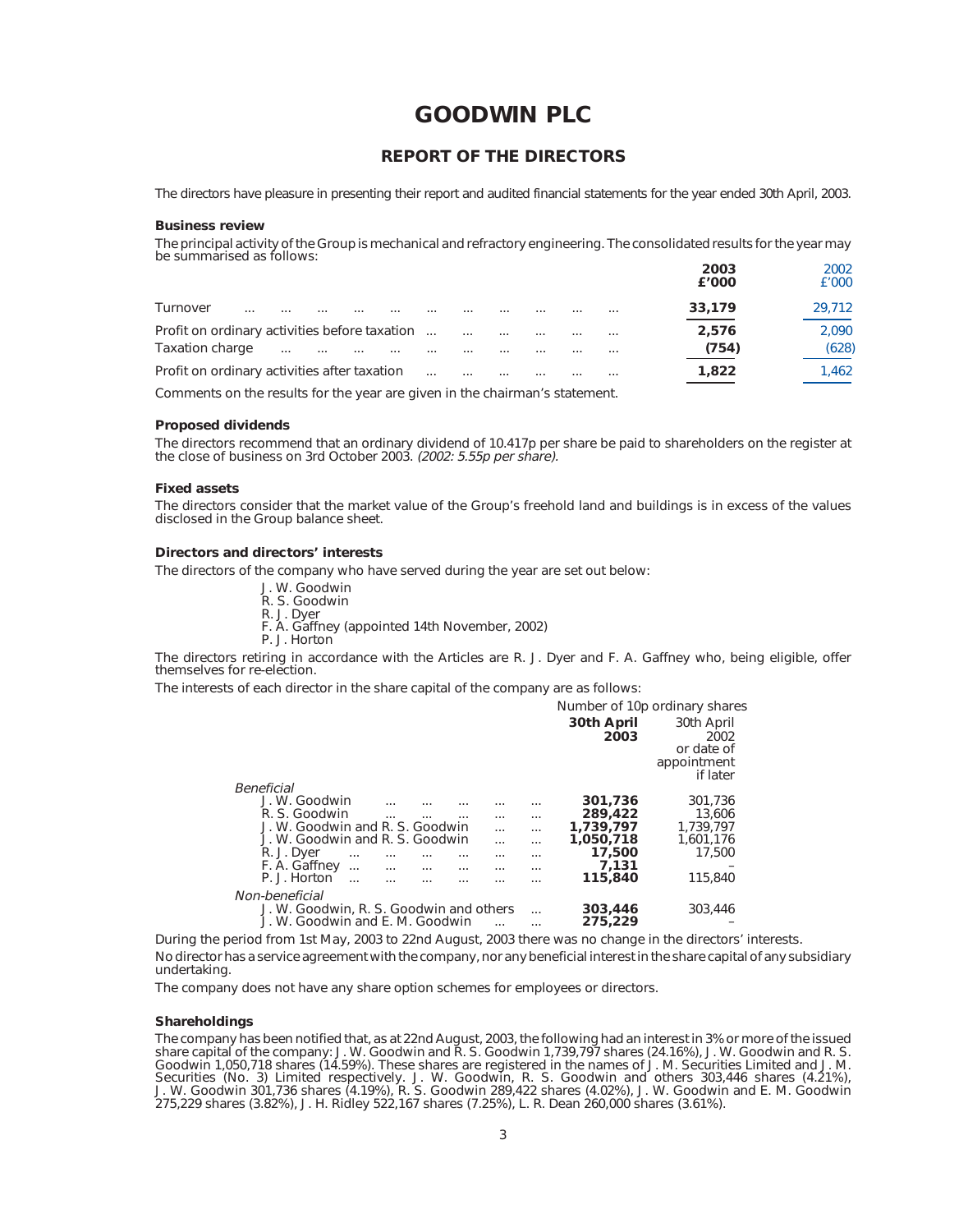#### **Donations**

Donations by the Group for charitable purposes amounted to £15,000 (2002: £5,310).

#### **Employee consultation**

The Group takes seriously its responsibilities to employees and, as a policy, provides employees systematically with<br>information on matters of concern to them. It is also the policy of the Group to consult where appropriat basis, employees or their representatives so that their views may be taken into account in making decisions likely to affect their interests.

#### **Employment of disabled persons**

The policy of the Group is to offer the same opportunity to disabled people, and those who become disabled, as to all others in respect of recruitment and career advancement, provided their disability does not prevent them from carrying out the duties required of them.

#### **Creditor payment policy**

The company has not adopted any formal code or standards on supplier payment practice. The company's policy is to settle payments having negotiated and advised terms and conditions with suppliers on a contract by contract basis. The holding company has no trade creditors at 30th April, 2003.

#### **Corporate governance**

#### Introduction

The directors have considered the requirements of the Combined Code incorporated into the Listing Rules of the Financial Services Authority. The Code covers four broad areas, namely the composition and procedures of the Board, the service contracts and pay of the directors, relations with shareholders, and the directors' responsibilities with respect to accountability and audit.

The Board feels that it should be recognised that what may be appropriate for the larger company may not necessarily be so appropriate for the smaller company, a point raised previously in the Cadbury Code of Best Practice. The Board<br>continues to be conscious of its non-compliance with certain aspects of the Code, as detailed below, and to review the situation in the light of any future Group developments.

#### The Board

The Board, which comprises five executive directors, meets formally by itself and with subsidiary directors on a regular basis. In view of the Group's present size and proven track record, it is not seen as appropriate to increase further the number of directors on the Board nor are non-executive directors thought to be appropriate, due to the cost likely to be involved and the lack of opportunity for adding significant value to the business. Accordingly, the Group is unable to comply with aspects of the Code's requirements in terms of non-executive directors and the requirement for an Audit Committee, Remuneration Committee and Nominations Committee. All directors, except the Chairman and Managing Director, retire by rotation at least every 3 years.

The Board meets at least once a month and retains full responsibility for the direction and control of the Group. There is no formal schedule of matters reserved for the Board. However, acquisitions and disposals of assets, investments<br>and material capital related projects are as a matter of course specifically reserved for Board decision. have reasonable access to the Company Secretary and to independent professional advice at the Company's expense.

#### Going concern

After making enquiries, the directors have a reasonable expectation that the company and its subsidiaries have adequate resources to continue in operational existence for the foreseeable future. For this reason they continue to adopt the going concern basis in preparing the financial statements.

#### Internal control

The Board has overall responsibility for the Group's system of internal control (including operational, financial, compliance and risk management controls), which is designed to manage rather than eliminate risk and can provide only reasonable reassurance against material misstatement or loss. Except as noted in this Corporate Governance report, the Board confirms that the system of internal control accords with the Combined Code.

The Board meets with an agenda to discuss corporate strategy, to formulate and monitor the progress of business plans for all subsidiaries and to identify, evaluate and manage the business risks faced. The management philosophy of the Group is to operate its subsidiaries on an autonomous basis with formally defined areas of responsibility and<br>delegation of authority. The Group has put in place formal lines of reporting with subsidiary management with the directors on a regular basis.

The Board considers that the close personal involvement of the Company's directors in all areas of the day to day operations of the business represents the most effective on-going control over its financial and business risks. In<br>particular, authority is limited to the directors in key risk areas such as treasury management, capital e other investment decisions. The directors annually review the effectiveness of the internal financial control system, including holding discussions with the external auditors. However, given the close involvement of the Company's<br>directors in the operations of the business, the Board does not consider that a formal review of non financial would provide any additional benefit in their review of the effectiveness of the Group's internal controls.

The Group does not have an internal audit function although the Board periodically reviews the need for such a<br>function. The current conclusion is that an internal audit function is not required given the present scale and The current conclusion is that an internal audit function is not required given the present scale and complexity of the Group's operations.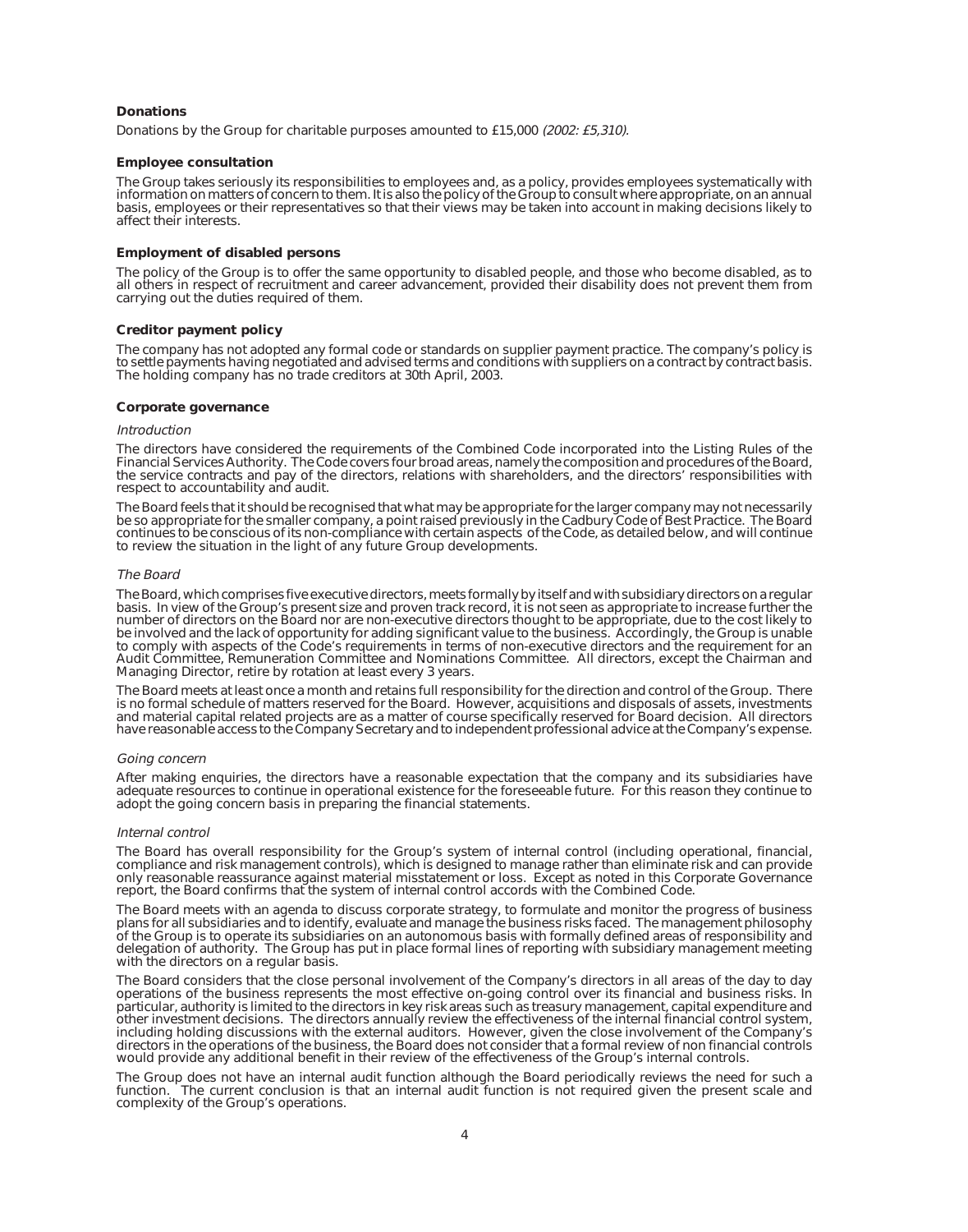## Directors' remuneration

The remuneration of the directors is considered by the Board so that no director determines his own salary. Details of each element of the directors' remuneration are given in the directors' remuneration report on page 6.

# **Auditors**

In accordance with Section 384 of the Companies Act 1985, a resolution is to be proposed at the Annual General Meeting for the re-appointment of KPMG Audit Plc as auditors of the company.

Approved by the Board of directors and signed on its behalf by:

J. W. GOODWIN Ivy House Foundry, Chairman Hanley, Stoke-on-Trent, Annual Media and American Hanley, Stoke-on-Trent, Annual Media and American Hanley, Stoke-on-Trent, Annual Media and American Hanley, Stoke-on-Trent, Annual Media and American American Amer ST1 3NR

22nd August, 2003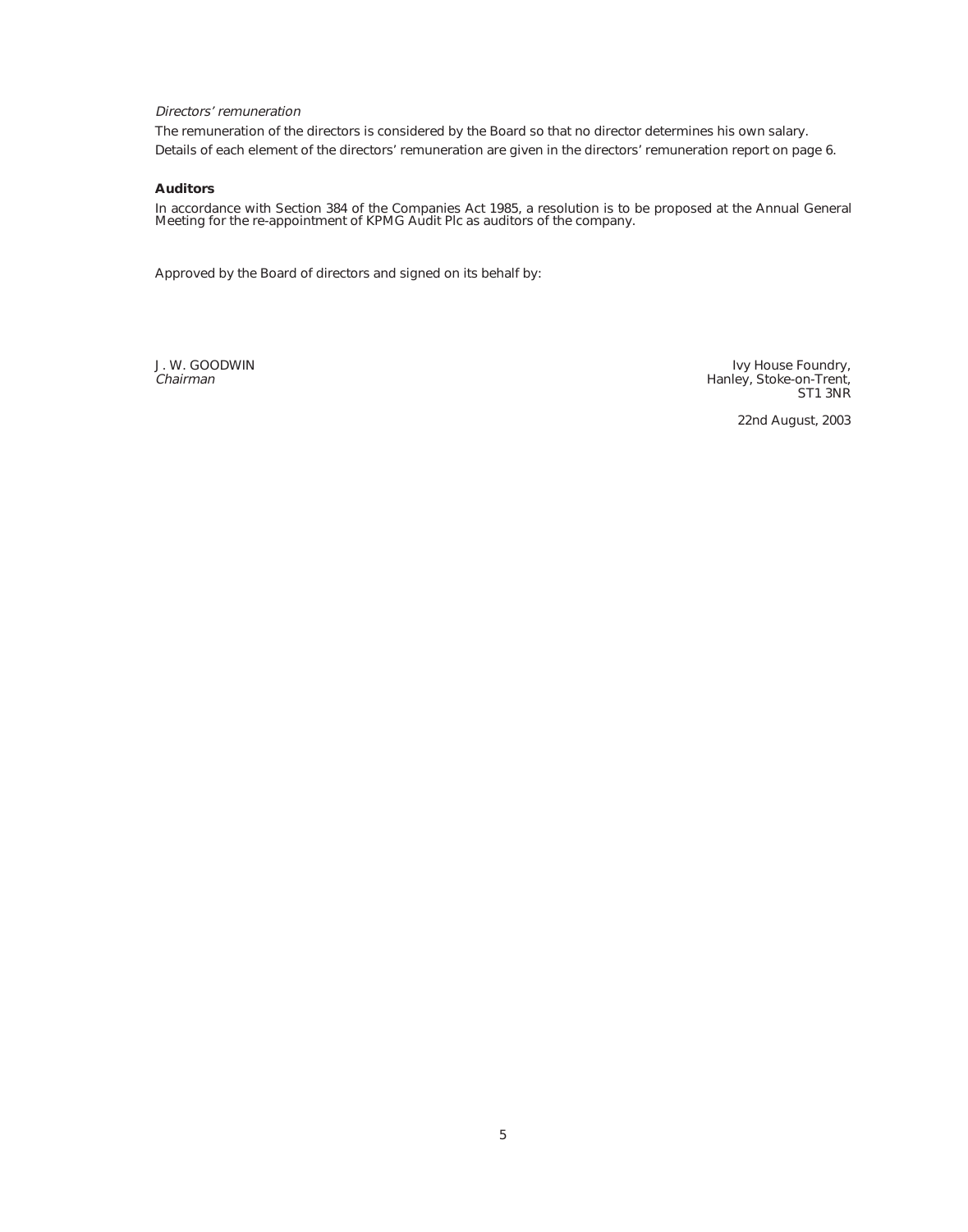# **DIRECTORS' REMUNERATION REPORT**

## **Introduction**

This report is submitted in accordance with the Directors' Remuneration Report Regulations 2002, which apply to the Group for the first time, in respect of the year ended 30th April, 2003.

#### **Consideration by the directors of matters relating to directors' remuneration**

The remuneration policy is set by the Board as a whole and is described below.

#### **Remuneration policy**

The Group's policy in respect of directors' remuneration for the forthcoming years is to provide individual packages which are determined having due regard to the company's current and projected profitability, the employee's specific areas of responsibility and performance, their related knowledge and experience in the company's specific fields of operation, the external labour market and their personal circumstances whereby the Board sets a package to remunerate and motivate the individual so as to best serve the company. All Board members have access to independent advice when considered appropriate. In forming its policy, the Board has given full consideration to the Combined Code's best practice provisions on remuneration policy, service contracts and compensation and has considered the remuneration levels of directors of comparative companies.

The Board does not, at present, consider it necessary to include a performance related element within the remuneration of individual directors.

#### **Service contracts**

None of the directors has a service contract, a director may resign at any time by notice in writing to the Board. There are no set minimum notice periods but all directors other than the chairman and managing director are subject to retirement by rotation. No compensation is payable to directors on leaving office.

#### **Total shareholder return**

The following graph compares the company's total shareholder return over the five years ended 30th April, 2003, with that for the FTSE Small-Cap share index and the FTSE Engineering and Machinery Sector Index.

The FTSE Small-Cap Share Index was chosen as it is a relevant broad equity market index for smaller quoted companies.

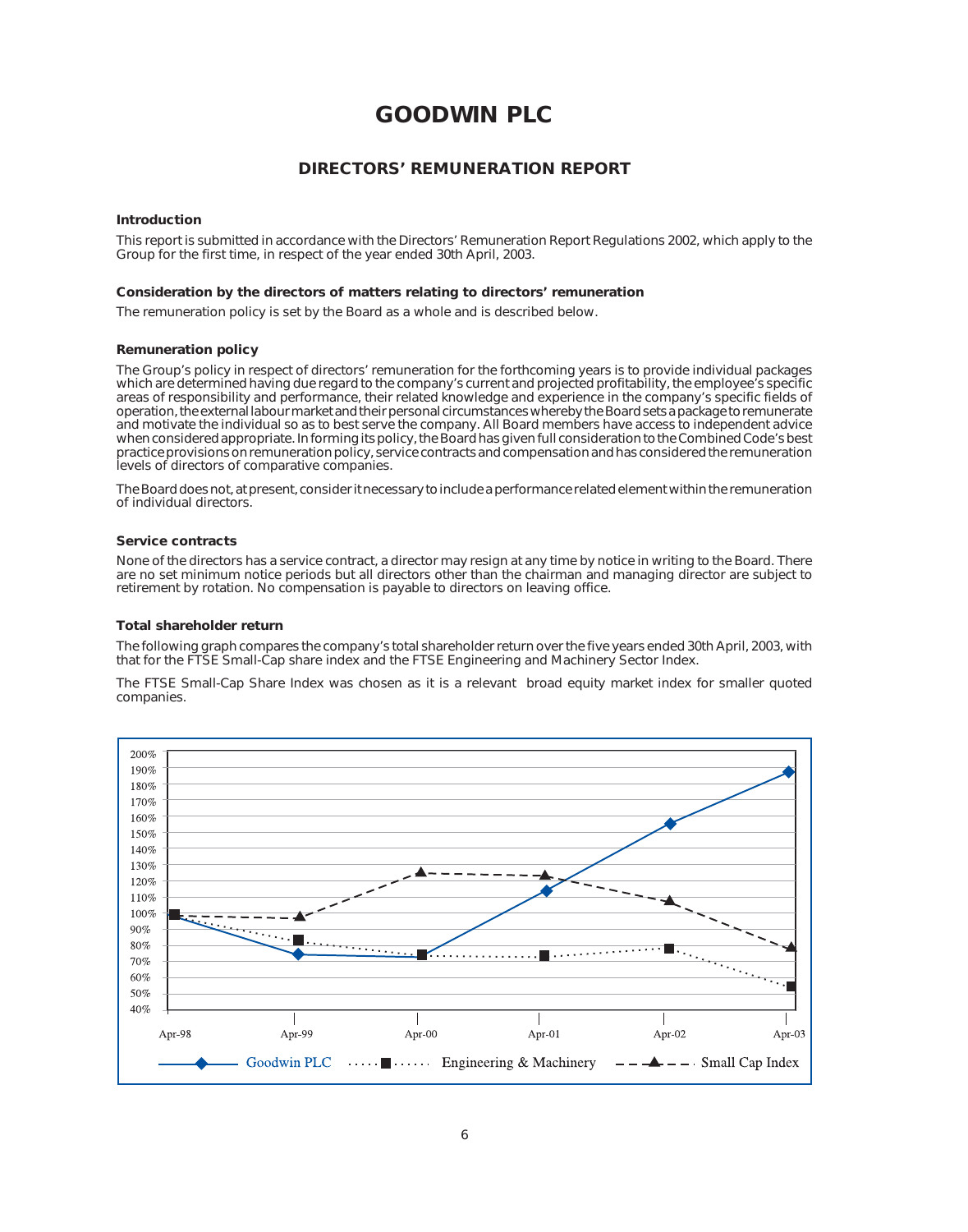## **DIRECTORS' REMUNERATION REPORT** (continued)

| etails of individual emoluments and compensation |          |          |          |               |                            |               |               |                                      |                               |
|--------------------------------------------------|----------|----------|----------|---------------|----------------------------|---------------|---------------|--------------------------------------|-------------------------------|
|                                                  |          |          |          | <b>Salary</b> | <b>Benefits</b><br>in kind | <b>Total</b>  | Total         | <b>Pension</b><br>contrib-<br>utions | Pension<br>contrib-<br>utions |
|                                                  |          |          |          | 2003<br>£'000 | 2003<br>£'000              | 2003<br>£'000 | 2002<br>£'000 | 2003<br>£'000                        | 2002<br>£'000                 |
| J. W. Goodwin                                    | $\cdots$ | $\cdots$ | $\cdots$ | 145           |                            | 146           | 142           | 11                                   | 11                            |
| R. S. Goodwin                                    | $\cdots$ | $\cdots$ | $\cdots$ | 145           |                            | 146           | 142           | 11                                   | 11                            |
| R. J. Dyer<br>$\cdots$                           | $\cdots$ | $\cdots$ | $\cdots$ | 77            |                            | 78            | 62            | 16                                   | 16                            |
| P. J. Horton                                     | $\cdots$ | $\cdots$ | $\cdots$ | 100           |                            | 101           | 92            |                                      |                               |
| F. A. Gaffney*                                   | $\cdots$ | $\cdots$ | $\cdots$ | 57            |                            | 57            |               |                                      |                               |
|                                                  |          |          |          | 524           | 4                          | 528           | 438           | 38                                   | 38                            |
| 2002                                             |          |          |          | 402           | 36                         | 438           |               |                                      |                               |
|                                                  |          |          |          |               |                            |               |               |                                      |                               |

**Details of individual emoluments and compensation**

\*from date of appointment 14th November, 2002.

Pension contributions comprise contributions to money purchase pension schemes.

Benefits in kind consist primarily of healthcare insurance.

There are no share option schemes or other long term incentive schemes.

The above table of information has been subject to audit.

#### **Approval of report**

An ordinary resolution for the approval of this report will be put to shareholders at the forthcoming annual general meeting.

The directors' remuneration report was approved by the Board on 22nd August, 2003, and is signed on its behalf by:

J. W. GOODWIN R. S. GOODWIN Pirector Director

22nd August, 2003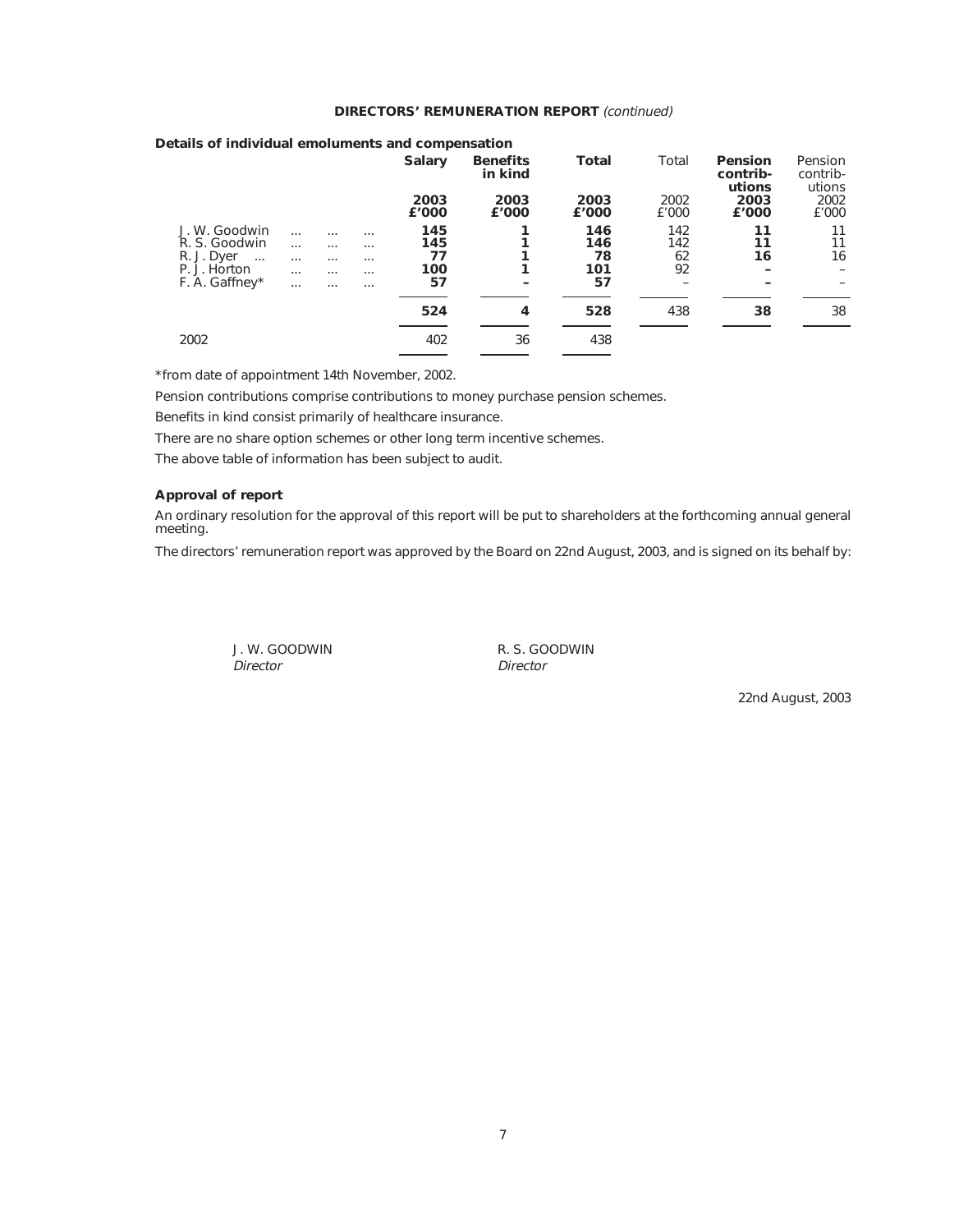# **STATEMENT OF DIRECTORS' RESPONSIBILITIES**

Company law requires the directors to prepare financial statements for each financial year which give a true and fair view of the state of affairs of the company and Group and of the profit or loss for that period. In preparing those financial statements, the directors are required to

- select suitable accounting policies and then apply them consistently;
- make judgements and estimates that are reasonable and prudent;
- state whether applicable accounting standards have been followed, subject to any material departures disclosed and explained in the financial statements;
- prepare the financial statements on the going concern basis unless it is inappropriate to presume that the Group will continue in business.

The directors are responsible for keeping proper accounting records which disclose with reasonable accuracy at any<br>time the financial position of the company and enable them to ensure that the financial statements comply w Companies Act 1985. They have general responsibility for taking such steps as are reasonably open to them to safeguard the assets of the Group and to prevent and detect fraud and other irregularities.

# **INDEPENDENT AUDITOR'S REPORT**

to the Members of

# **GOODWIN PLC**

We have audited the financial statements on pages 9 to 22. We have also audited the information in the directors' remuneration report that is described as having been audited.

This report is made solely to the company's members, as a body, in accordance with Section 235 of the Companies Act 1985. Our audit work has been undertaken so that we might state to the company's members those matters we<br>are required to state to them in an auditor's report and for no other purpose. To the fullest extent permitted b we do not accept or assume responsibility to anyone other than the company and the company's members as a body, for our audit work, for this report, or for the opinions we have formed.

#### **Respective responsibilities of directors and auditors**

The directors are responsible for preparing the Annual Report and the Directors' remuneration report. As described<br>above, this includes responsibility for preparing the financial statements in accordance with applicable Un Kingdom law and accounting standards. Our responsibilities, as independent auditors, are established in the United Kingdom by statute, the Auditing Practices Board, the Listing Rules of the Financial Services Authority, and by our profession's ethical guidance.

We report to you our opinion as to whether the financial statements give a true and fair view and whether the financial statements and the part of the Directors' remuneration report to be audited have been properly prepared in accordance with the Companies Act 1985. We also report to you if, in our opinion, the directors' report is not consistent with the financial statements, if the company has not kept proper accounting records, if we have not received all the information<br>and explanations we require for our audit, or if information specified by law regarding directors' re transactions with the Group is not disclosed.

We review whether the statement on pages 4 and 5 reflects the company's compliance with the seven provisions of the Combined Code specified for our review by the Listing Rules, and we report if it does not. We are not required to consider whether the Board's statements on internal control cover all risks and controls, or form an opinion on the effectiveness of the Group's corporate governance procedures or its risk and control procedures.

We read the other information contained in the Annual Report, including the corporate governance statement and the unaudited part of the Directors' remuneration report, and consider whether it is consistent with the audited financial statements. We consider the implications for our report if we become aware of any apparent misstatements or material inconsistencies with the financial statements.

### **Basis of audit opinion**

We conducted our audit in accordance with Auditing Standards issued by the Auditing Practices Board. An audit includes examination, on a test basis, of evidence relevant to the amounts and disclosures in the financial statements and the part of the Directors' remuneration report to be audited. It also includes an assessment of the significant estimates and judgements made by the directors in the preparation of the financial statements, and of whether the accounting policies are appropriate to the Group's circumstances, consistently applied and adequately disclosed.

We planned and performed our audit so as to obtain all the information and explanations which we considered necessary in order to provide us with sufficient evidence to give reasonable assurance that the financial statements and the part of the Directors' remuneration report to be audited are free from material misstatement, whether caused by fraud or other irregularity or error. In forming our opinion we also evaluated the overall adequacy of the<br>presentation of information in the financial statements and the part of the Directors' remuneration report to be

#### **Opinion**

In our opinion the financial statements give a true and fair view of the state of affairs of the company and the Group as at 30th April, 2003 and of the profit of the Group for the year then ended; and the financial statements and the part of the Directors' remuneration report to be audited have been properly prepared in accordance with the Companies Act 1985.

KPMG Audit Plc 22nd August, 2003 Chartered Accountants Registered Auditor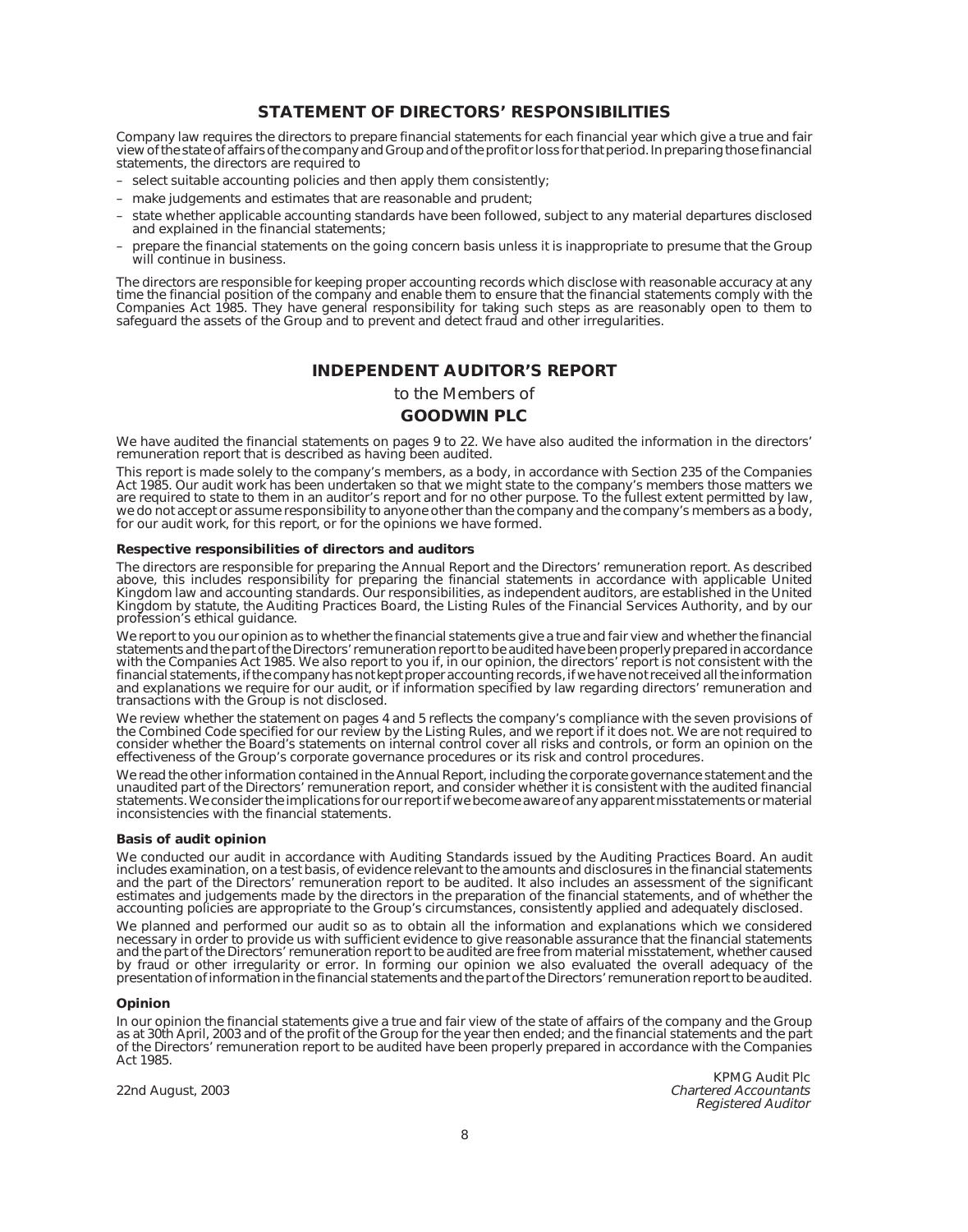# **GROUP PROFIT AND LOSS ACCOUNT**

# **For the year ended 30th APRIL, 2003**

|                                                        |          |          |          |           |          |           |          |           |            |             | 2003      | 2002      |
|--------------------------------------------------------|----------|----------|----------|-----------|----------|-----------|----------|-----------|------------|-------------|-----------|-----------|
|                                                        |          |          |          |           |          |           |          |           |            | <b>Note</b> | £'000     | £'000     |
| <b>TURNOVER</b><br>$\cdots$                            |          |          |          |           |          |           |          |           |            | 2           | 33,179    | 29,712    |
| Cost of sales                                          | $\cdots$ |          |          |           |          |           |          |           |            |             | (25, 312) | (22, 351) |
| <b>GROSS PROFIT</b>                                    |          |          |          |           |          |           |          |           |            |             | 7,867     | 7,361     |
| <b>Distribution costs</b>                              | $\cdots$ | $\cdots$ | $\cdots$ | $\cdots$  | $\cdots$ | .         |          |           | $\cdots$   |             | (1, 178)  | (1, 333)  |
| Administrative expenses                                |          |          | $\cdots$ | $\cdots$  | $\cdots$ | $\cdots$  | $\cdots$ |           | $\cdots$   |             | (3,858)   | (3,683)   |
| <b>OPERATING PROFIT</b>                                |          |          |          | $\cdots$  | $\cdots$ |           |          |           |            |             | 2,831     | 2,345     |
| Share of loss of associated undertaking                |          |          |          |           | $\cdots$ | $\cdots$  | $\cdots$ |           |            |             | (59)      | (30)      |
| Interest payable                                       |          |          |          |           | $\cdots$ |           |          |           | $\cdots$   | 3           | (196)     | (225)     |
| PROFIT ON ORDINARY ACTIVITIES BEFORE TAXATION          |          |          |          |           |          |           |          | $\ddotsc$ | $\dddotsc$ | 4           | 2,576     | 2,090     |
| Tax on profit on ordinary activities                   |          |          |          | $\ldots$  | .        |           |          |           | $\cdots$   | 7           | (754)     | (628)     |
| <b>PROFIT ON ORDINARY ACTIVITIES AFTER TAXATION</b>    |          |          |          |           |          |           |          |           |            |             | 1,822     | 1,462     |
| Minority interests - equity                            |          |          |          |           |          |           |          |           |            |             | (1)       | 3         |
| PROFIT FOR THE FINANCIAL YEAR                          |          |          |          | $\ddotsc$ |          |           |          |           |            | 8           | 1,821     | 1,465     |
| Proposed ordinary dividend                             |          |          | $\ldots$ | $\cdots$  | .        | $\cdots$  |          |           | $\cdots$   | 9           | (750)     | (400)     |
| <b>RETAINED PROFIT FOR THE FINANCIAL YEAR</b>          |          |          |          |           |          | $\ddotsc$ |          |           |            |             | 1,071     | 1,065     |
| <b>EARNINGS PER ORDINARY SHARE - BASIC AND DILUTED</b> |          |          |          |           |          |           |          |           |            | 10          | 25.29p    | 20.35p    |

A statement of movement on reserves is given in note 23. All of the Group's activities related to continuing operations.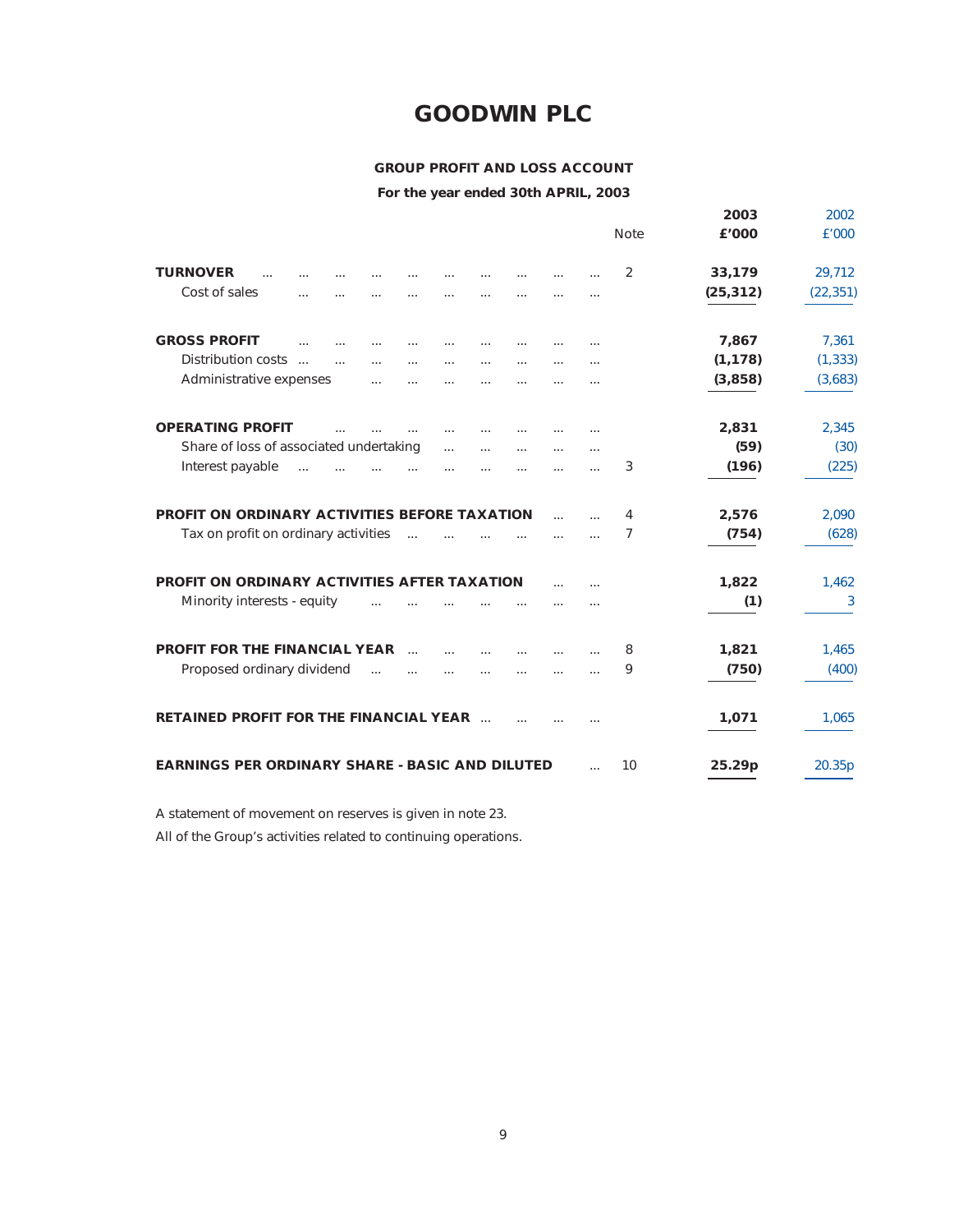# **BALANCE SHEETS**

# **At 30th APRIL, 2003**

|                                                          |          |           |           |           |              |          | Group    |          | Company |
|----------------------------------------------------------|----------|-----------|-----------|-----------|--------------|----------|----------|----------|---------|
|                                                          |          |           |           |           | <b>Notes</b> | 2003     | 2002     | 2003     | 2002    |
|                                                          |          |           |           |           |              | £'000    | £'000    | £'000    | £'000   |
| <b>FIXED ASSETS</b>                                      |          |           |           |           |              |          |          |          |         |
| Intangible assets<br>$\cdots$<br>$\ddotsc$<br>$\ddotsc$  | $\cdots$ | $\ddotsc$ | $\ddotsc$ | $\cdots$  | 11           | 202      | 201      |          |         |
| Tangible assets<br>$\cdots$<br>.<br>$\cdots$             | $\cdots$ | $\cdots$  | $\ddotsc$ |           | $12$ & 13    | 7,513    | 7,145    | 1,369    | 1,432   |
| Investments<br>$\cdots$<br>$\ddotsc$<br>$\cdots$         | $\cdots$ | $\cdots$  |           | $\cdots$  | 14           |          | 20       | 1,560    | 1,258   |
|                                                          |          |           |           |           |              | 7,715    | 7,366    | 2,929    | 2,690   |
| <b>CURRENT ASSETS</b>                                    |          |           |           |           |              |          |          |          |         |
| Stocks                                                   |          |           |           | $\ddotsc$ | 16           | 4,444    | 4,377    |          |         |
| <b>Debtors</b><br>$\cdots$<br>$\ddotsc$<br>$\cdots$      | $\cdots$ | $\cdots$  | $\cdots$  | $\cdots$  | 17           | 7,709    | 7,585    | 5,322    | 5,548   |
| Cash at bank and in hand<br>$\cdots$                     | .        | .         | $\cdots$  | .         |              | 367      | 189      | 8        | 2       |
|                                                          |          |           |           |           |              | 12,520   | 12,151   | 5,330    | 5,550   |
| <b>CREDITORS: AMOUNTS FALLING DUE WITHIN ONE YEAR 18</b> |          |           |           |           |              | (9, 415) | (9, 554) | (2, 404) | (2,979) |
|                                                          |          |           |           |           |              |          |          |          |         |
| <b>NET CURRENT ASSETS</b>                                |          |           |           |           |              | 3,105    | 2,597    | 2,926    | 2,571   |
| TOTAL ASSETS LESS CURRENT LIABILITIES                    |          |           |           |           |              | 10,820   | 9,963    | 5,855    | 5,261   |
| <b>CREDITORS: AMOUNTS FALLING DUE AFTER MORE THAN</b>    |          |           |           |           |              |          |          |          |         |
| <b>ONE YEAR</b>                                          |          |           |           |           | 19           | (404)    | (753)    | (156)    | (328)   |
| <b>PROVISIONS FOR LIABILITIES AND CHARGES</b>            |          |           |           |           | 21           | (768)    | (707)    | (124)    | (122)   |
| <b>NET ASSETS</b>                                        |          |           |           |           |              | 9,648    | 8,503    | 5,575    | 4,811   |
| <b>CAPITAL AND RESERVES</b>                              |          |           |           |           |              |          |          |          |         |
| Called up share capital<br>$\cdots$                      | $\cdots$ |           |           |           | 22           | 720      | 720      | 720      | 720     |
| Profit and loss account<br>$\cdots$<br>$\cdots$          | $\cdots$ | .         | $\cdots$  | $\cdots$  | 23           | 8,772    | 7,727    | 4,855    | 4,091   |
| <b>SHAREHOLDERS' FUNDS - EQUITY</b>                      | .        | .         | $\cdots$  | $\cdots$  |              | 9,492    | 8,447    | 5,575    | 4,811   |
| <b>MINORITY INTERESTS - EQUITY</b>                       | .        |           |           |           |              | 156      | 56       |          |         |
|                                                          |          |           |           |           |              | 9,648    | 8,503    | 5,575    | 4,811   |

These financial statements were approved by the Board of directors on 22nd August, 2003 and signed on its behalf by:

J. W. GOODWIN R. S. GOODWIN Birector

Director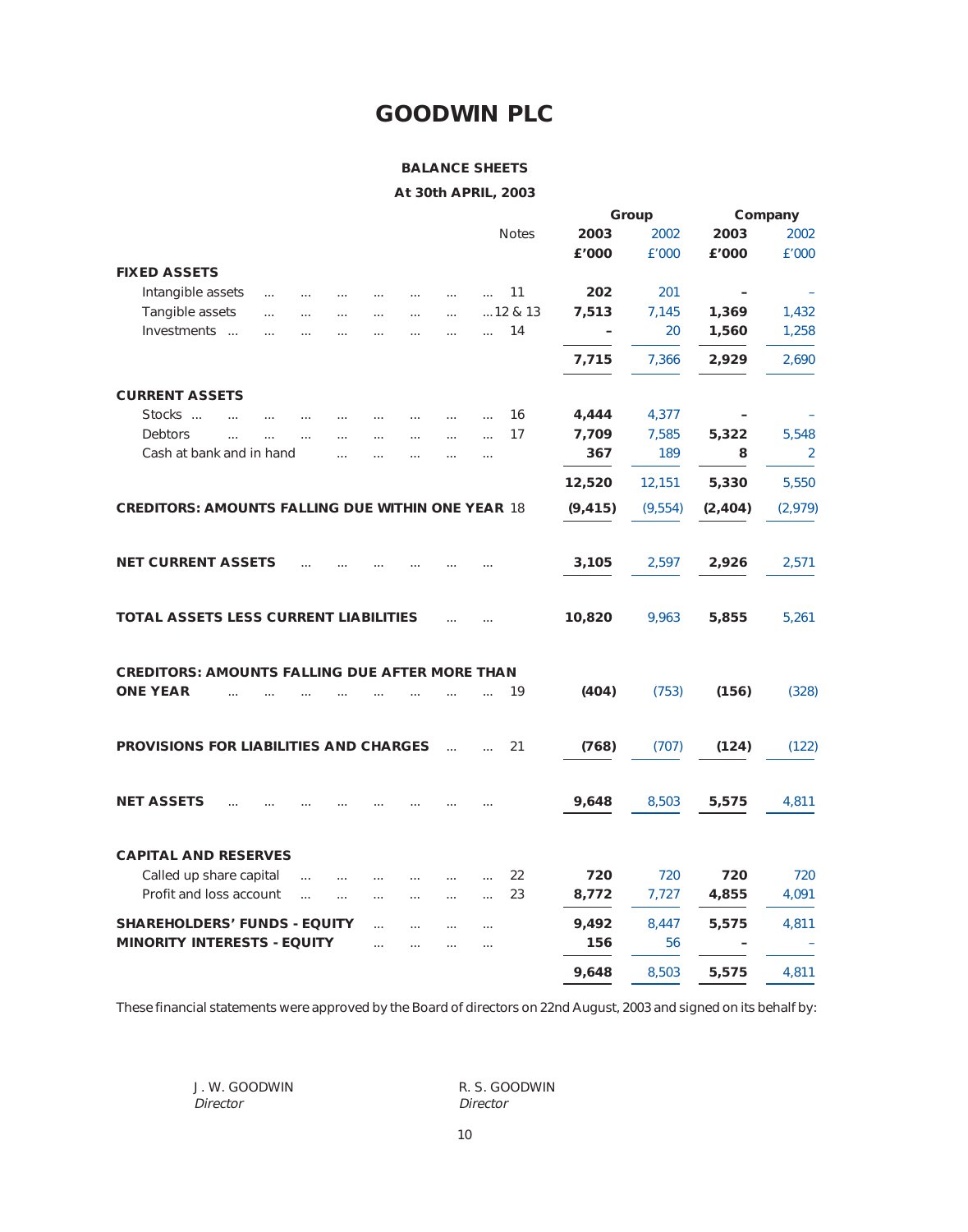# **GROUP CASH FLOW STATEMENT**

# **For the year ended 30th APRIL, 2003**

|                                                        |   |          |                      | <b>Note</b> | 2003<br>£'000 | 2002<br>£'000 |
|--------------------------------------------------------|---|----------|----------------------|-------------|---------------|---------------|
| <b>NET CASH INFLOW FROM OPERATING ACTIVITIES</b>       |   |          |                      |             | 4,373         | 2,912         |
| <b>RETURNS ON INVESTMENTS AND SERVICING OF FINANCE</b> |   |          |                      | 25          | (196)         | (225)         |
| <b>TAXATION</b><br>.                                   |   |          | $\cdots$<br>$\cdots$ |             | (390)         | (673)         |
| <b>CAPITAL EXPENDITURE</b><br>$\cdots$<br>.            |   |          | $\cdots$<br>$\cdots$ | 25          | (1,023)       | (1, 484)      |
| <b>EQUITY DIVIDENDS PAID</b><br>$\cdots$<br>$\cdots$   | . | $\cdots$ | $\cdots$<br>$\cdots$ |             | (400)         | (300)         |
| <b>ACQUISITIONS</b>                                    |   |          |                      | 25          | (84)          |               |
| <b>CASH INFLOW BEFORE FINANCING</b>                    |   |          | $\cdots$             |             | 2,280         | 230           |
| <b>FINANCING</b><br>.                                  |   |          | $\cdots$             | 25          | (392)         | (277)         |
| INCREASE/(DECREASE) IN CASH IN THE YEAR                |   |          | $\cdots$             |             | 1,888         | (47)          |

### **RECONCILIATION OF OPERATING PROFIT TO NET CASH INFLOW FROM OPERATING ACTIVITIES**

| Operating profit                                    |                   | $\cdots$ | $\cdots$ | $\cdots$ | $\cdots$ | 2,831 | 2.345    |
|-----------------------------------------------------|-------------------|----------|----------|----------|----------|-------|----------|
| Depreciation and amortisation charges               | $\dddotsc$        | $\cdots$ | $\cdots$ | $\cdots$ | $\cdots$ | 1.191 | 1.144    |
| Loss on disposal of fixed assets<br>$\cdots$        | $\cdots$          | $\cdots$ | $\cdots$ | $\cdots$ | $\cdots$ | 10    | 33       |
| Increase in stocks                                  |                   |          |          | $\cdots$ | $\cdots$ | (67)  | (1, 176) |
| Decrease/(increase) in debtors<br><b>Contractor</b> | $\cdots$          | $\cdots$ | $\cdots$ | $\cdots$ | $\cdots$ | 8     | (730)    |
| Increase in creditors                               | $\cdots$          | $\cdots$ | $\cdots$ | $\cdots$ | $\cdots$ | 400   | 1.296    |
| Net cash inflow from operating activities           | $\cdots$ $\cdots$ |          | $\cdots$ | $\cdots$ | $\cdots$ | 4,373 | 2.912    |

#### **RECONCILIATION OF NET CASH FLOW TO MOVEMENT IN NET DEBT**

| Increase/(decrease) in cash in the year                                                                                                       |          |  | .        |    | 1,888   | (47)    |
|-----------------------------------------------------------------------------------------------------------------------------------------------|----------|--|----------|----|---------|---------|
| Finance lease repayments                                                                                                                      |          |  |          |    | 392     | 277     |
| <b>CHANGE IN NET DEBT RESULTING FROM CASH FLOWS</b>                                                                                           |          |  |          | 26 | 2,280   | 230     |
| New finance leases                                                                                                                            |          |  | $\cdots$ |    | (48)    | (440)   |
| Foreign exchange translation difference<br>$\cdots$                                                                                           | $\cdots$ |  |          | 26 | (21)    | (16)    |
| <b>MOVEMENT IN NET DEBT IN THE PERIOD</b>                                                                                                     |          |  |          |    | 2,211   | (226)   |
| Net debt at start of year<br>and the company of the company of the company of the company of the company of the company of the company of the |          |  |          | 26 | (2,791) | (2,565) |
| <b>DEBT AT END OF YEAR</b><br>NE1                                                                                                             |          |  |          | 26 | (580)   | (2,791) |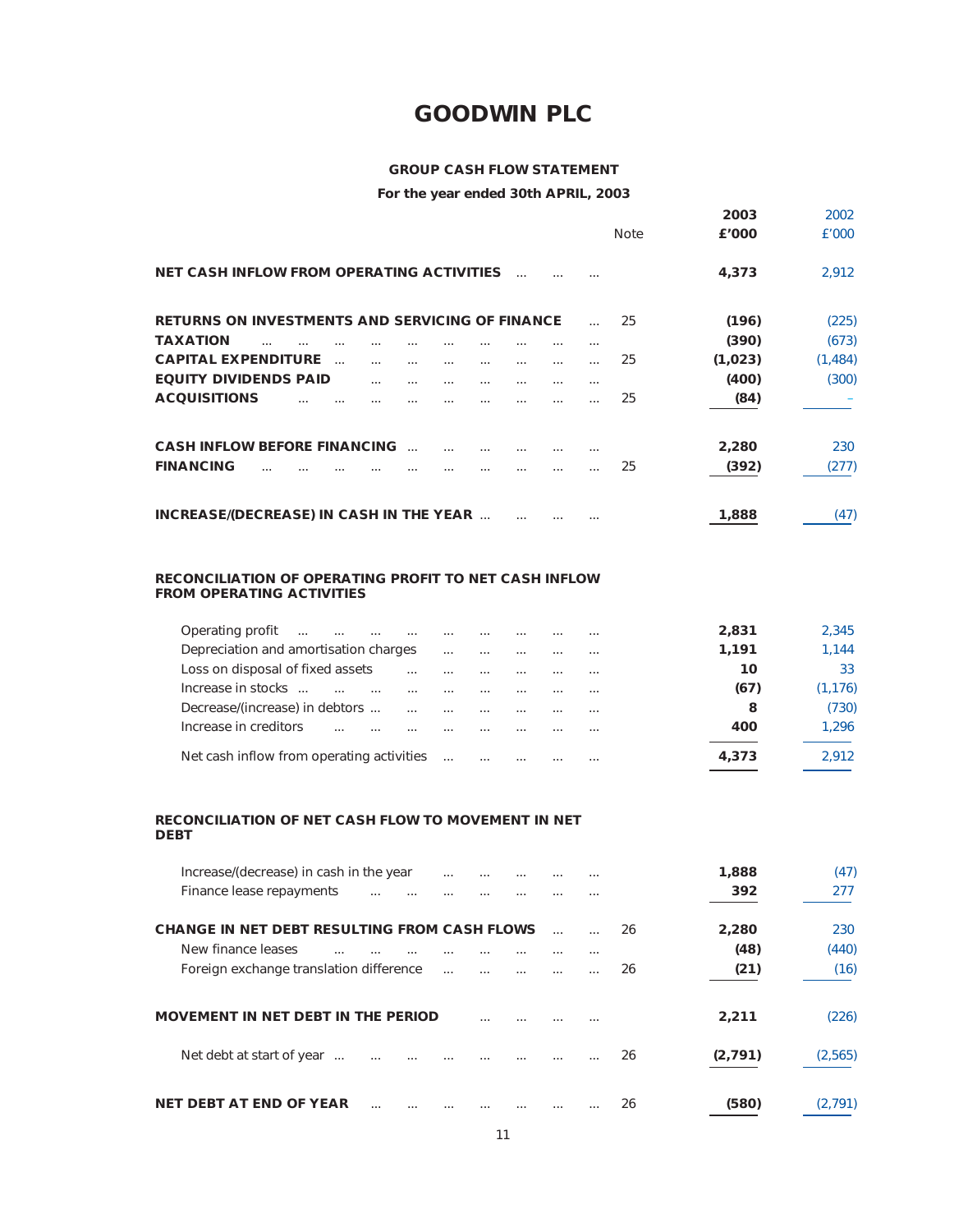# **OTHER PRIMARY FINANCIAL STATEMENTS**

# **For the year ended 30th APRIL, 2003**

# **GROUP STATEMENT OF TOTAL RECOGNISED GAINS AND LOSSES**

|                                                                                                                                                                                        | 2003<br>£'000 | 2002<br>£'000 |
|----------------------------------------------------------------------------------------------------------------------------------------------------------------------------------------|---------------|---------------|
| Profit for the financial year<br>$\cdots$<br><b>Contractor</b><br>$\cdots$<br>$\cdots$<br>$\cdots$<br>Exchange adjustments on foreign currency net investments<br>$\cdots$<br>$\cdots$ | 1,821<br>(26) | 1.465<br>(15) |
| Total recognised gains and losses for the financial year<br>$\cdots$<br>$\cdots$<br>$\cdots$                                                                                           | 1.795         | 1.450         |

| <b>RECONCILIATION OF MOVEMENTS IN GROUP SHAREHOLDERS' FUNDS</b> |       |       |
|-----------------------------------------------------------------|-------|-------|
|                                                                 | 2003  | 2002  |
|                                                                 | £'000 | £'000 |
| Profit for the financial year<br>$\cdots$<br>$\cdots$           | 1,821 | 1,465 |
| Dividends                                                       | (750) | (400) |
|                                                                 | 1,071 | 1,065 |
| Other recognised gains and losses relating to the year          | (26)  | (15)  |
| <b>NET ADDITION TO SHAREHOLDERS' FUNDS</b>                      | 1,045 | 1,050 |
| Opening shareholders' funds                                     | 8,447 | 7,397 |
| <b>CLOSING SHAREHOLDERS' FUNDS</b>                              | 9,492 | 8,447 |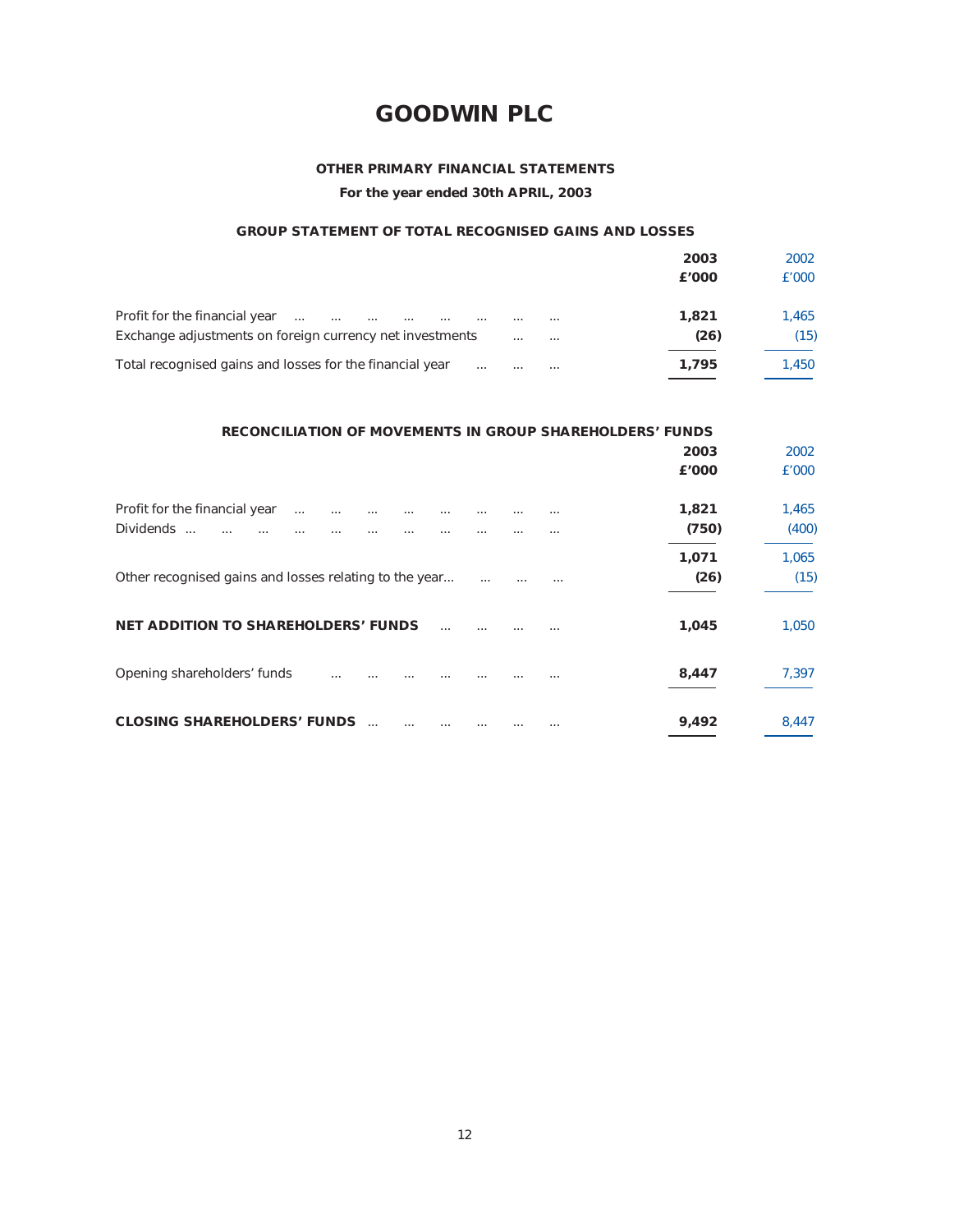# **NOTES TO THE FINANCIAL STATEMENTS**

#### **1. Principal accounting policies**

The following accounting policies have been applied consistently in dealing with items which are considered material in relation to these financial statements:

#### **Basis of accounting**

The financial statements have been prepared under the historical cost accounting rules and in accordance with applicable Accounting Standards.

The company is exempt under S230(4) Companies Act 1985 from the requirement to present its own profit and loss account.

In the company's financial statements, investments in subsidiary undertakings, associates and joint ventures are stated at cost less amounts written off.

#### (b) **Consolidation principles**

- (i) The Group financial statements include the results of the parent company and all of its subsidiary undertakings made up to 30th April consolidated under the acquisition method.
- (ii) Goodwill, representing the excess of the fair value of consideration given on the acquisition of subsidiary undertakings over the fair value of the identifiable net assets acquired was written off against reserves for all acquisitions prior to 1st May 1998. This goodwill would be charged or credited in the profit and loss account on disposal of the business to which it relates. Goodwill on any acquisition subsequent to this date is capitalised and amortised over its useful life.
- (iii) For associated undertakings, the Group includes its share of profits and losses in the consolidated profit and loss account and its share of post acquisition retained profits or accumulated deficits in the consolidated balance sheet.

Prior to becoming a subsidiary undertaking, Goodwin Alloy Products Limited ("GAP") (formerly Wiggin Alloy Products Limited) was accounted for as an associated undertaking. In accordance with FRS 2 Accounting for Subsidiary Undertakings and in order to give a true and fair view, purchased goodwill has been calculated as the sum of the goodwill arising on each purchase of shares in GAP, being the difference at the date of each purchase between the fair value of the consideration given and the fair value of the identifiable assets and liabilities attributable to the interest purchased. This represents a departure from the statutory method, under which goodwill is calculated as the difference between cost and fair value on the date that GAP became a subsidiary undertaking. The statutory method would not give a true and fair view because it would result in the Group's share of GAP's retained reserves, during the period that it was an associated undertaking, being re-characterised as goodwill. The effect of this departure is to decrease retained profits by £71,000 and to decrease the cost of purchased goodwill recognised on the acquisition by £71,000. The effect of this departure from the statutory method on profits for the year is not material.

#### (c) **Depreciation**

Depreciation is calculated so as to write down the cost of fixed assets to their anticipated residual value over their estimated useful lives. The method of calculation and the annual rates applied are as follows:

| Freehold land                                         | .        | $\cdots$                      | $\cdots$                    | $\cdots$ | Nil                                           |
|-------------------------------------------------------|----------|-------------------------------|-----------------------------|----------|-----------------------------------------------|
| Freehold buildings                                    | $\cdots$ | $\cdots$                      | $\sim$ $\sim$ $\sim$ $\sim$ | $\cdots$ | 2% or $2\frac{1}{2}$ % on cost                |
| Leasehold property                                    |          | and the state of the state of |                             | $\cdots$ | Over period of lease on cost                  |
| Plant and machinery                                   |          |                               |                             | $\cdots$ | 15% or 25% on reducing balance or 25% on cost |
| Motor vehicles                                        |          |                               | $\cdots$                    | $\cdots$ | 15% or 25% on reducing balance                |
| Tooling<br>and the state of the state of the state of |          |                               | $\sim$ $\sim$ $\sim$ $\sim$ | $\cdots$ | Over estimated production life                |
|                                                       |          |                               |                             |          |                                               |

#### (d) **Stock and work in progress**

Stock and work in progress is valued at the lower of cost and net realisable value. In determining the cost of raw materials the FIFO method is used. For work in progress and finished goods manufactured by the Group, cost is taken as production cost, which includes an appropriate proportion of attributable overheads. Net realisable value is based on the estimated selling price less further costs of completion and selling expenses. Results attributable to the stage of completion of a long term contract are recognised when the outcome of the contract can be foreseen with reasonable certainty. Turnover for such contracts is stated at the cost appropriate to their stage of completion plus the attributable result, less amounts recognised in previous years. Provision is made for any losses as soon as they are foreseen.

Contract work in progress is stated at costs incurred, less those transferred to the profit and loss account, after deducting foreseeable losses and payments on account not matched with turnover.

Amounts recoverable on contracts are included in debtors and represent turnover recognised in excess of payments on account.

#### (e) **Turnover**

Turnover represents the amounts (excluding value added tax and other sales taxes) derived from the provision of goods and services including long term contracts to external customers.

#### (f) **Foreign exchange**

Transactions in foreign currencies are recorded using the rate of exchange ruling at the date of the transaction. Monetary assets and liabilities denominated in foreign currencies are translated using the rate of exchange ruling at the balance sheet date and the gains and losses on translation are included in the profit and loss account.

For consolidation purposes the assets and liabilities of overseas subsidiary undertakings are translated at the closing exchange rates. Exchange differences arising on these translations are taken to reserves, net of exchange differences arising on related foreign currency borrowings.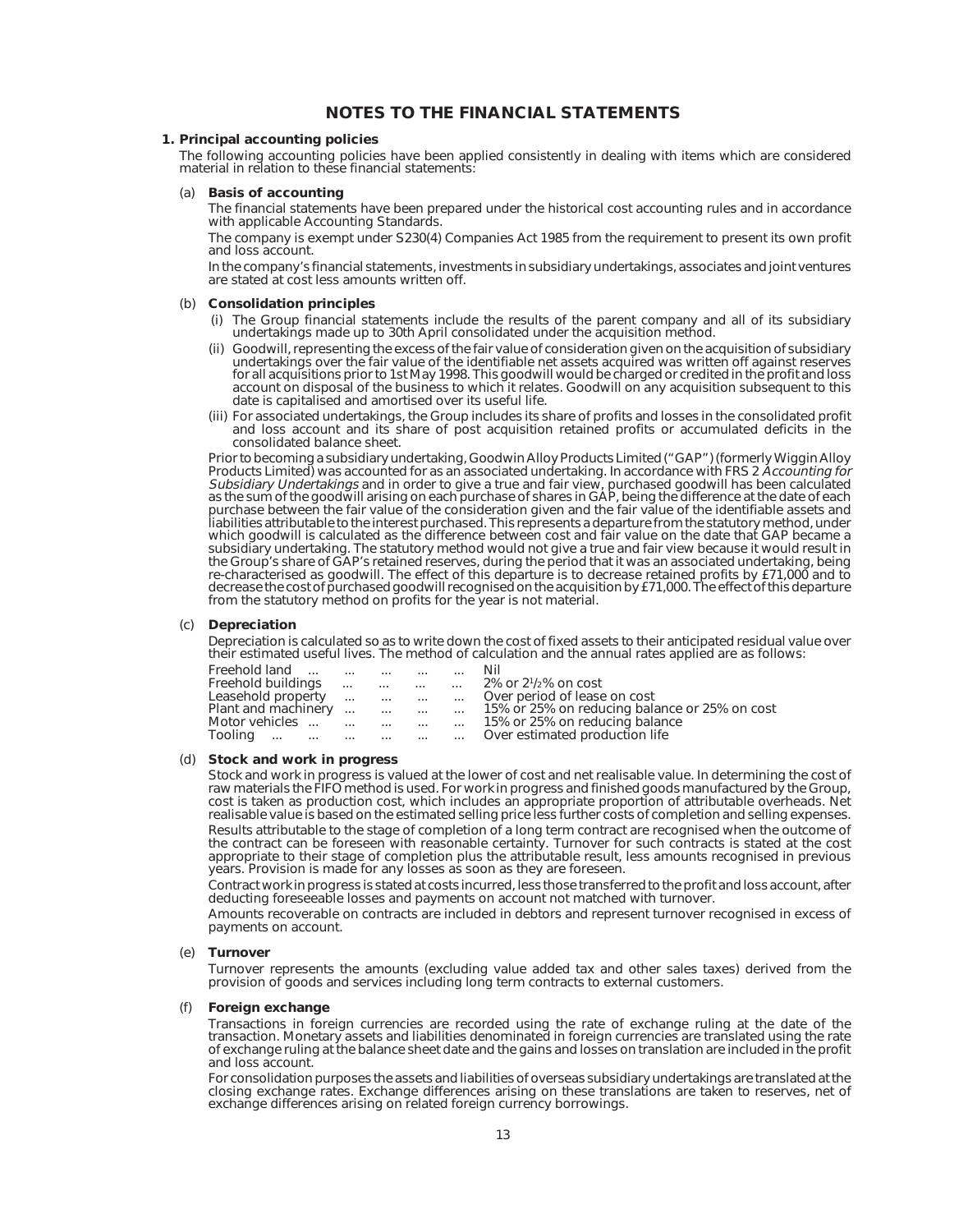#### (g) **Taxation**

The charge for taxation is based on the profit for the year and takes into account taxation deferred because of timing differences between the treatment of certain items for taxation and accounting purposes. Except where otherwise required by accounting standards, full provision without discounting is made for all timing differences which have arisen but not reversed at the balance sheet date.

Deferred taxation is not provided on earnings retained in overseas subsidiary undertakings as it is not expected that an actual liability will arise.

#### (h) **Leasing**

Where the company enters into a lease which entails taking substantially all the risks and rewards of ownership of an asset, the lease is treated as a 'finance lease'. The asset is recorded in the balance sheet as a tangible fixed asset and is depreciated over its estimated useful life, or the term of the lease, whichever is shorter. Future instalments under such leases, net of finance charges, are included with creditors. Rentals payable are apportioned between the finance element, which is charged to the profit and loss account, and the capital element which reduces the outstanding obligation for future instalments.

All other leases are accounted for as 'operating leases' and the rental charges are charged to the profit and loss account on a straight line basis over the life of the lease.

#### (i) **Pension costs**

The Group contributes to a number of defined contribution pension schemes for certain senior employees. The assets of these schemes are held in independently administered funds. Group pension costs are charged to the profit and loss account in the year for which contributions are paid.

There were no outstanding or prepaid contributions at either the beginning or end of the financial year.

#### (j) **Research and development expenditure**

Development costs are capitalised as intangible fixed assets, insofar as they relate to clearly defined projects from which benefits can reasonably be regarded as assured. Such costs are not regarded as realised losses. Expenditure so deferred is limited to the value of estimated future related profits and is amortised through the profit and loss account in line with forecast sales of the product. Should research expenditure occur, it will be written off when incurred.

| 2. Turnover                                            |                      |                      |                      |                      |                      |                      |                      |                      |                      |                      |                      |                 |                 |
|--------------------------------------------------------|----------------------|----------------------|----------------------|----------------------|----------------------|----------------------|----------------------|----------------------|----------------------|----------------------|----------------------|-----------------|-----------------|
| The analysis of turnover by destination is as follows: |                      |                      | 2003<br>£'000        | 2002<br>£'000        |                      |                      |                      |                      |                      |                      |                      |                 |                 |
| United Kingdom                                         |                      | $\cdots$             | $\cdots$             | $\cdots$             | $\cdots$             | $\cdots$             | $\cdots$             |                      | $\cdots$             | $\cdots$             | $\cdots$             | 10,989          | 10,276          |
| Rest of Europe<br>Rest of World                        | $\cdots$<br>$\cdots$ | $\cdots$<br>$\cdots$ | $\cdots$<br>$\cdots$ | $\cdots$<br>$\cdots$ | $\cdots$<br>$\cdots$ | $\cdots$<br>$\cdots$ | $\cdots$<br>$\cdots$ | $\cdots$<br>$\cdots$ | $\cdots$<br>$\cdots$ | $\cdots$<br>$\cdots$ | $\cdots$<br>$\cdots$ | 8,230<br>13,960 | 5,272<br>14,164 |
|                                                        |                      |                      |                      |                      |                      |                      |                      |                      |                      |                      |                      | 33,179          | 29.712          |

In the opinion of the directors the Group only has one principal trading activity and therefore they do not consider there to be any requirement for segmental disclosure under SSAP25.

The geographical source of all turnover is the U.K. Overseas entities are not considered material.

| 3. Interest payable                                                                                                    | 2003<br>£'000 | 2002<br>£'000 |
|------------------------------------------------------------------------------------------------------------------------|---------------|---------------|
| Interest payable on bank loans and overdrafts<br>$\cdots$<br>Finance lease interest<br>$\cdots$<br>$\cdots$            | 137<br>59     | 164<br>61     |
|                                                                                                                        | 196           | 225           |
| 4. Profit on ordinary activities before taxation                                                                       |               |               |
| The profit on ordinary activities before taxation is stated after charging the                                         | 2003          | 2002          |
| following:<br>Depreciation and amortisation of tangible fixed assets                                                   | £'000         | £'000         |
| $-$ owned<br>$\cdots$                                                                                                  | 1,045         | 967           |
| - held under finance lease<br>and the contract of the con-<br>$\cdots$<br>$\cdots$<br>$\cdots$<br>$\cdots$<br>$\cdots$ | 105           | 177           |
| Amortisation of development expenditure<br>$\cdots$<br>$\cdots$                                                        | 40            |               |
| Operating lease rentals:<br>Short term plant hire<br>$\cdots$<br>$\cdots$                                              | 14            | 16            |
| Auditors' remuneration and expenses - Group<br>$\cdots$                                                                | 42            | 42            |

Fees charged by the company's auditors in respect of work carried out in the year for Group non audit services<br>amounted to £14,000 *(2002: £14,000).* The audit fee for the company itself amounted to £10,000 *(2002: £10,000*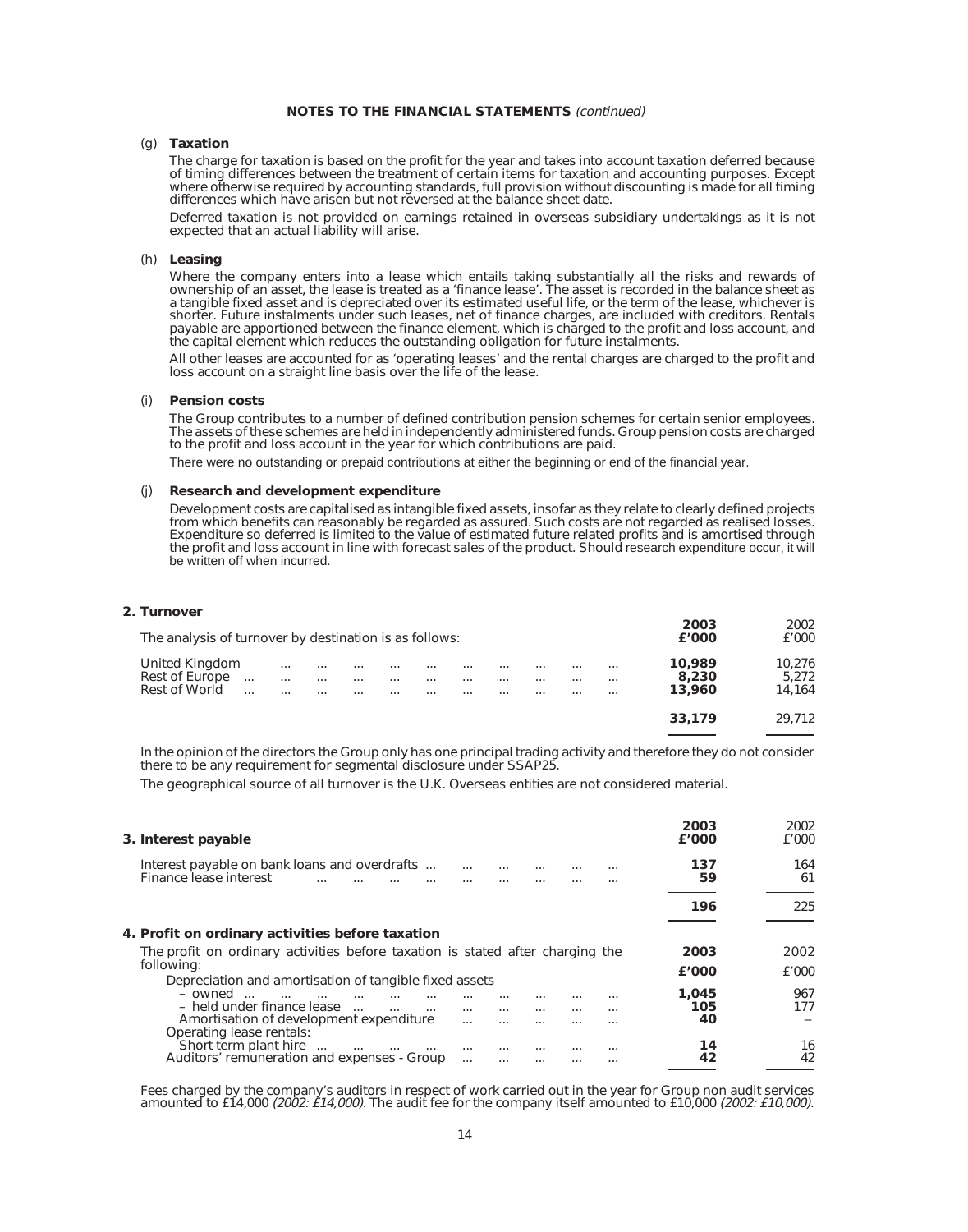## **5. Directors' Remuneration**

Details of directors' remuneration is set out in the directors' remuneration report on pages 6 and 7.

## **6. Staff numbers and costs**

The average number of persons employed by the Group (including directors) during the year, analysed by category, was as follows:

|                                                                                                                                                              |              |              |                      |                      |                                    |               |                      |          |          | 2003<br><b>Number</b> | 2002<br><b>Number</b> |
|--------------------------------------------------------------------------------------------------------------------------------------------------------------|--------------|--------------|----------------------|----------------------|------------------------------------|---------------|----------------------|----------|----------|-----------------------|-----------------------|
| Works personnel<br>Administrative staff                                                                                                                      | $\cdots$     |              |                      |                      |                                    |               |                      |          |          | 391<br>30             | 360<br>28             |
|                                                                                                                                                              |              |              |                      |                      |                                    |               |                      |          |          | 421                   | 388                   |
| The aggregate payroll costs of these persons were as follows:                                                                                                |              |              |                      |                      |                                    |               |                      |          |          | £'000                 | £'000                 |
| Wages and salaries                                                                                                                                           | $\cdots$     | .            | $\cdots$             |                      |                                    |               |                      |          |          | 8,862                 | 8,154                 |
| Social security costs                                                                                                                                        | $\cdots$     |              | $\cdots$             | $\cdots$             | $\cdots$                           | $\cdots$      |                      |          | $\cdots$ | 824                   | 780                   |
| Other pension costs                                                                                                                                          | $\cdots$     | $\cdots$     | $\cdots$             | $\cdots$             | $\cdots$                           | $\cdots$      | $\cdots$             |          | $\cdots$ | 32                    | 32                    |
|                                                                                                                                                              |              |              |                      |                      |                                    |               |                      |          |          | 9,538                 | 8,966                 |
| 7. Tax on profit on ordinary activities                                                                                                                      |              |              |                      |                      |                                    |               |                      |          |          | 2003                  | 2002                  |
| Taxation charge based on the profit for the year of the Group:                                                                                               |              |              |                      |                      |                                    |               |                      |          |          | £'000                 | £'000                 |
|                                                                                                                                                              |              |              |                      |                      |                                    |               |                      |          |          |                       |                       |
| U.K. corporation tax - current year                                                                                                                          |              |              | $\cdots$             |                      | $\cdots$                           | $\cdots$      |                      |          |          | 712                   | 528                   |
| Share of associate's tax - UK corporation tax current year                                                                                                   | - prior year |              | $\cdots$             | and the state of     |                                    | $\cdots$      | $\cdots$<br>$\cdots$ | $\cdots$ |          | (1)<br>(18)           | (9)<br>(6)            |
| Total current tax charge                                                                                                                                     |              |              |                      |                      |                                    |               |                      |          |          | 693                   | 513                   |
| Deferred taxation charge - current year                                                                                                                      |              | - prior year |                      | $\cdots$<br>$\cdots$ |                                    |               |                      |          |          | 61                    | 111<br>4              |
|                                                                                                                                                              |              |              |                      |                      |                                    |               |                      |          |          | 754                   | 628                   |
| Factors affecting the tax charge for the current year                                                                                                        |              |              |                      |                      |                                    |               |                      |          |          |                       |                       |
| The current tax charge for the year is lower than the standard rate of corporation tax in the UK of 30% (2002: 30%).<br>The differences are explained below. |              |              |                      |                      |                                    |               |                      |          |          |                       |                       |
|                                                                                                                                                              |              |              |                      |                      |                                    |               |                      |          |          | 2003<br>£'000         | 2002<br>£'000         |
| Current tax reconciliation                                                                                                                                   |              |              |                      |                      |                                    |               |                      |          |          |                       |                       |
| Profit on ordinary activities before tax                                                                                                                     |              |              |                      |                      |                                    |               |                      |          |          | 2,576                 | 2,090                 |
| Current tax at 30% (2002: 30%)                                                                                                                               |              |              |                      |                      |                                    |               |                      |          | .        | 773                   | 627                   |
| Effect of:                                                                                                                                                   |              |              |                      |                      |                                    |               |                      |          |          |                       |                       |
| Expenses not deductible for tax purposes                                                                                                                     |              |              |                      |                      | $\cdots$                           | $\cdots$      |                      |          |          | 4                     | 7                     |
| Capital allowances in excess of depreciation                                                                                                                 |              |              |                      |                      | $\mathbf{1},\mathbf{2},\mathbf{3}$ | $\cdots$      |                      |          |          | (61)                  | (111)                 |
| Small company rate adjustment                                                                                                                                |              |              | $\sim$ $\sim$ $\sim$ | $\cdots$             | $\cdots$                           | $\cdots$      |                      |          |          | (4)                   |                       |
| Additional tax credit for research and development                                                                                                           |              |              |                      |                      |                                    | $\sim$ $\sim$ | $\cdots$             | $\cdots$ | .        | (10)                  | (9)                   |
| Adjustments to tax charge in respect of previous periods                                                                                                     |              |              |                      |                      |                                    |               | $\cdots$             | $\cdots$ | $\cdots$ | (1)                   |                       |

The only significant factor which may affect future tax charges would be a change in the UK corporation tax rate.

Other ... ... ... ... ... ... ... ... ... ... ... ... **(8)** (1) Total current tax charge (see above) ... ... ... ... ... ... ... **693** 513

# **8. Profit for the financial year**

The consolidated profit for the financial year includes a profit of £1,514,000 (2002: £1,144,000) which has been dealt with in the financial statements of the parent company.

# **9. Proposed dividend**

The proposed ordinary dividend of £750,024 (2002: £399,600) represents 10.417p per share (2002: 5.55p per share).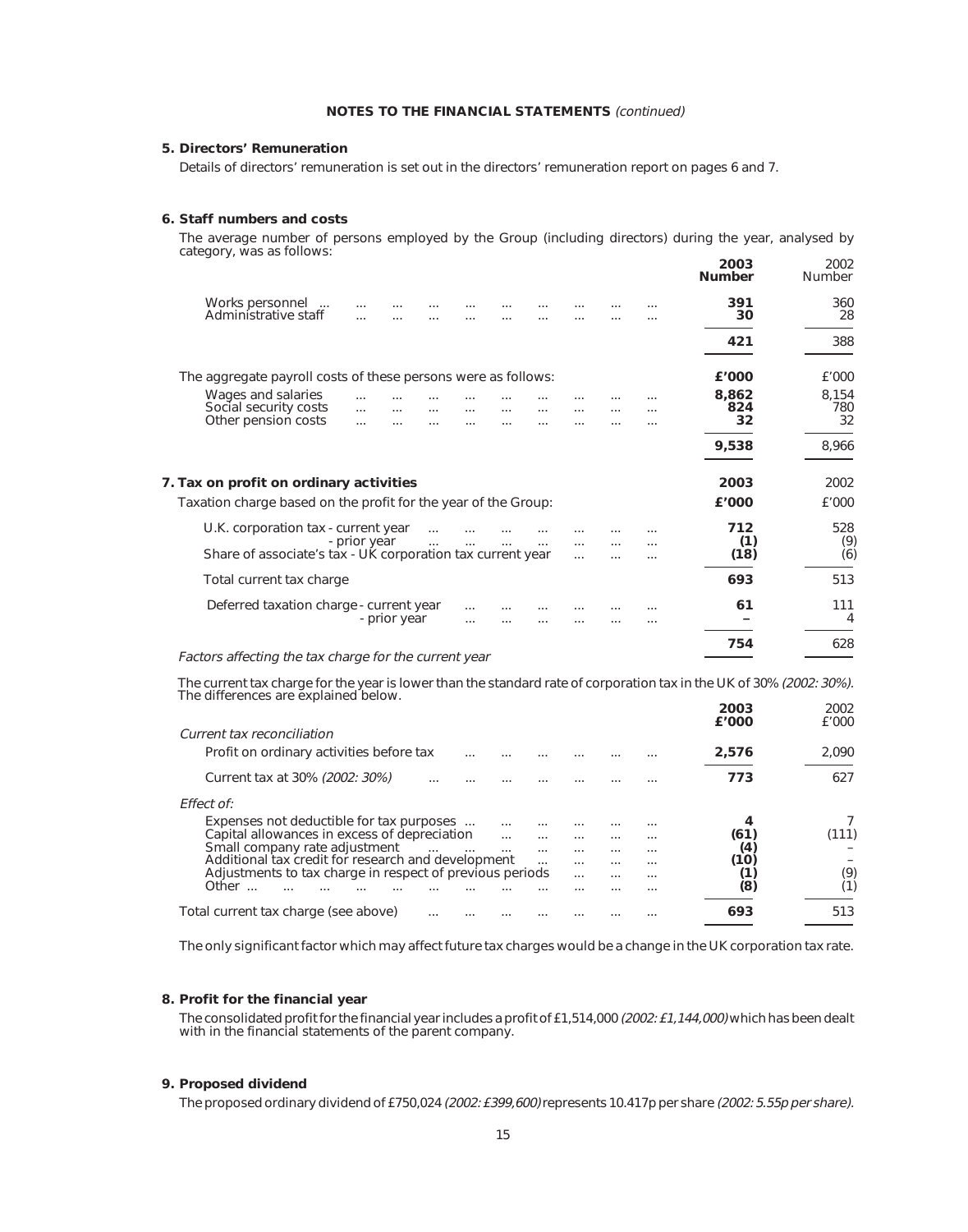## **10. Earnings per ordinary share**

The earnings per ordinary share has been calculated on profit on ordinary activities after taxation and minority<br>interests of £1,821,000 *(2002: £1,465,000)* and by reference to the 7,200,000 ordinary shares in issue throu both years. The company has no share options or other diluting instruments and accordingly there is no diluted earnings per share.

## **11. Intangible fixed assets of the Group**

|                      |                             |                      |                   |               |                      |          |          |          | Goodwill | Development    | Total |
|----------------------|-----------------------------|----------------------|-------------------|---------------|----------------------|----------|----------|----------|----------|----------------|-------|
|                      |                             |                      |                   |               |                      |          |          |          | £'000    | costs<br>£'000 | £'000 |
| Cost                 |                             |                      |                   |               |                      |          |          |          |          |                |       |
| At beginning of year |                             |                      | <b>Second</b>     | $\cdots$      | $\cdots$             | $\cdots$ | $\cdots$ | $\cdots$ |          | 201            | 201   |
| Additions            | $\sim$ $\sim$ $\sim$ $\sim$ |                      | $\cdots$          | $\cdots$      | $\cdots$             | .        | $\cdots$ | .        | 41       |                | 41    |
| At end of year       |                             | $\sim$ $\sim$ $\sim$ | $\cdots$          | $\sim$ $\sim$ | $\sim$ $\sim$ $\sim$ |          |          | $\cdots$ | 41       | 201            | 242   |
| Amortisation         |                             |                      |                   |               |                      |          |          |          |          |                |       |
| At beginning of year |                             |                      | <b>Contractor</b> | $\cdots$      | $\cdots$             | $\cdots$ | $\cdots$ | $\cdots$ |          |                |       |
| Charge for year      |                             | <b>Service State</b> | $\cdots$          | $\cdots$      | $\cdots$             | $\cdots$ | $\cdots$ |          |          | 40             | 40    |
| At end of year       |                             | $\sim$ 100 $\mu$     |                   | and the state | $\cdots$             |          |          | $\cdots$ |          | 40             | 40    |
| Net book value       |                             |                      |                   |               |                      |          |          |          |          |                |       |
| At 30th April, 2003  |                             |                      | $\cdots$          |               |                      |          |          | $\cdots$ | 41       | 161            | 202   |
| At 30th April, 2002  |                             |                      | $\cdots$          |               |                      |          | .        | $\cdots$ |          | 201            | 201   |

## **12. Tangible fixed assets of the Group**

|      |                                                                                                   |                                    |                    | Land and<br>buildings<br>Freehold<br>£'000 | Land and<br>buildings<br>Short<br>leasehold<br>£'000 | Plant and<br>machinery<br>£'000 | Fixtures,<br>fittings,<br>tools and<br>£'000 | Assets in<br>course of<br>equipment construction<br>£'000 | Total<br>£'000         |
|------|---------------------------------------------------------------------------------------------------|------------------------------------|--------------------|--------------------------------------------|------------------------------------------------------|---------------------------------|----------------------------------------------|-----------------------------------------------------------|------------------------|
| Cost |                                                                                                   |                                    |                    |                                            |                                                      |                                 |                                              |                                                           |                        |
|      | At beginning of year<br>Additions<br>$\ddotsc$                                                    | $\cdots$                           | .<br>$\cdots$      | 1,417<br>79                                | 35<br>11                                             | 11,827<br>468                   | 2,307<br>196                                 | 838                                                       | 15,586<br>1,592        |
|      | <b>Disposals</b><br>$\cdots$<br>$\cdots$<br>Exchange adjustments                                  | $\cdots$<br>$\cdots$               | $\cdots$<br>.      | (11)                                       |                                                      | (154)<br>(4)                    | (1)                                          |                                                           | (154)<br>(16)          |
|      | At end of year                                                                                    | .                                  |                    | 1,485                                      | 46                                                   | 12,137                          | 2,502                                        | 838                                                       | 17,008                 |
|      | Depreciable assets                                                                                | $\cdots$                           | $\cdots$           | 1,002                                      | 46                                                   | 12,137                          | 2,502                                        |                                                           | 15,687                 |
|      | <b>Depreciation</b>                                                                               |                                    |                    |                                            |                                                      |                                 |                                              |                                                           |                        |
|      | At beginning of year<br>Charged in year<br>$\dddotsc$<br><b>Disposals</b><br>$\cdots$<br>$\cdots$ | $\cdots$<br>$\dddotsc$<br>$\cdots$ | .<br>$\cdots$<br>. | 535<br>28                                  | 19                                                   | 6,159<br>967<br>(95)            | 1,728<br>156                                 |                                                           | 8,441<br>1,151<br>(95) |
|      | Exchange adjustment                                                                               | $\cdots$                           | $\cdots$           | (1)                                        |                                                      | (1)                             |                                              |                                                           | (2)                    |
|      | At end of year<br>$\cdots$                                                                        |                                    | .                  | 562                                        | 19                                                   | 7,030                           | 1,884                                        |                                                           | 9,495                  |
|      | Net book value                                                                                    |                                    |                    |                                            |                                                      |                                 |                                              |                                                           |                        |
|      | At 30th April, 2003                                                                               | $\cdots$                           |                    | 923                                        | 27                                                   | 5,107                           | 618                                          | 838                                                       | 7,513                  |
|      | At 30th April, 2002                                                                               | $\cdots$                           | .                  | 882                                        | 16                                                   | 5,668                           | 579                                          |                                                           | 7,145                  |

The net book value of plant and machinery held under finance leases at 30th April, 2003 was £1,287,000 (2002: £1,467,000). Depreciation for the year on these assets was £227,000.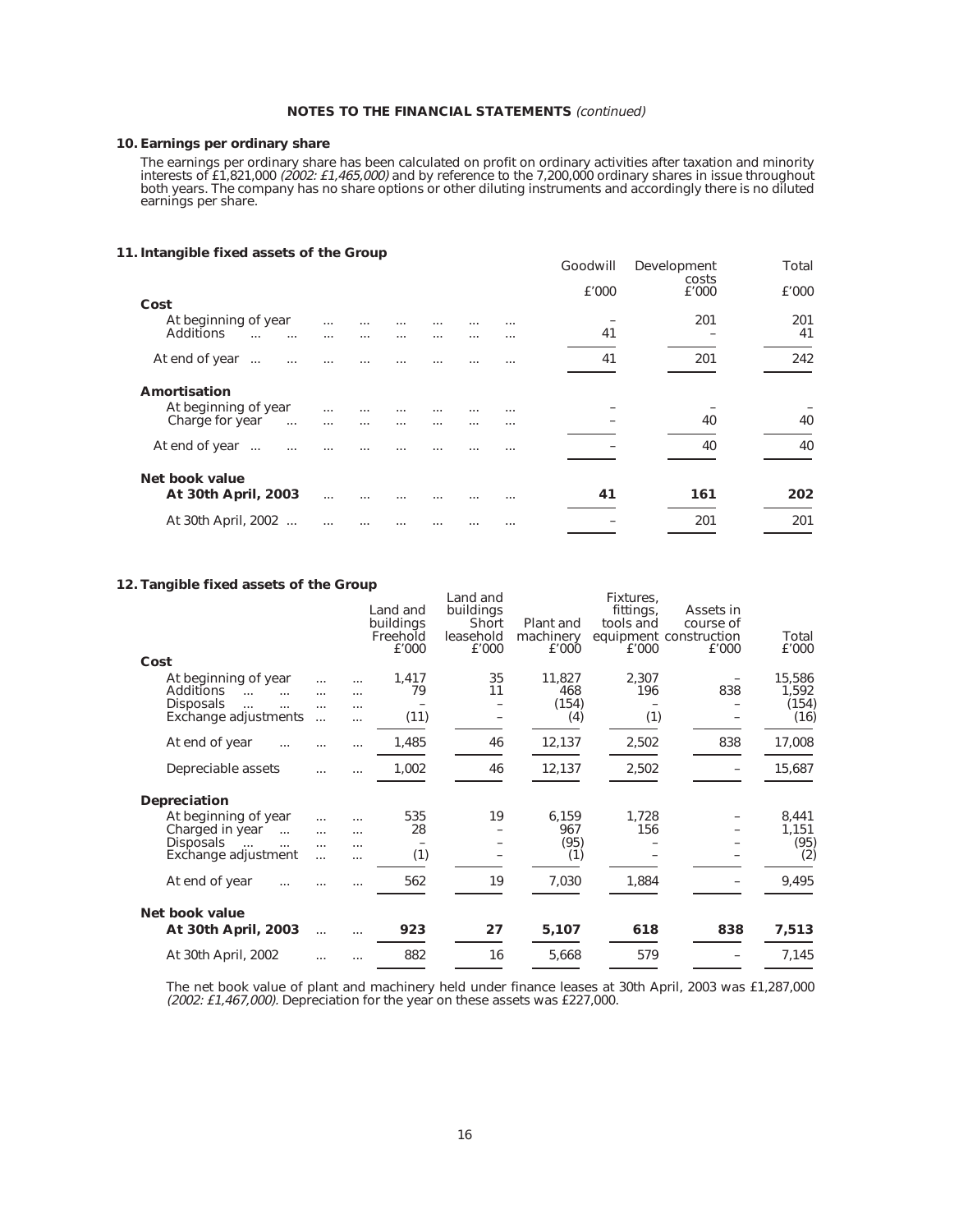# **13. Tangible fixed assets of the company**

| Cost |                             |          |          |          | Land and<br>buildings<br>Freehold<br>£'000 | Land and<br>buildings<br>Short<br>leasehold<br>£'000 | Plant and<br>machinery<br>£'000 | Fixtures,<br>fittings,<br>tools and<br>equipment<br>£'000 | Total<br>£'000 |
|------|-----------------------------|----------|----------|----------|--------------------------------------------|------------------------------------------------------|---------------------------------|-----------------------------------------------------------|----------------|
|      | At beginning of year        | $\cdots$ |          | $\cdots$ | 668                                        | 35                                                   | 833                             | 1,662                                                     | 3,198          |
|      | Additions                   | $\cdots$ | $\cdots$ | $\cdots$ |                                            |                                                      | 9                               | 172                                                       | 181            |
|      | At end of year<br>          |          | $\cdots$ | $\cdots$ | 668                                        | 35                                                   | 842                             | 1,834                                                     | 3,379          |
|      | Depreciable assets          | $\cdots$ |          | $\cdots$ | 625                                        | 35                                                   | 842                             | 1,834                                                     | 3,336          |
|      | Depreciation                |          |          |          |                                            |                                                      |                                 |                                                           |                |
|      | At beginning of year        | $\cdots$ |          | $\cdots$ | 322                                        | 19                                                   | 163                             | 1,262                                                     | 1,766          |
|      | Charged in year<br>$\cdots$ | $\cdots$ | .        | $\cdots$ | 14                                         |                                                      | 105                             | 125                                                       | 244            |
|      | At end of year<br>$\cdots$  |          |          | $\cdots$ | 336                                        | 19                                                   | 268                             | 1,387                                                     | 2,010          |
|      | Net book value              |          |          |          |                                            |                                                      |                                 |                                                           |                |
|      | At 30th April, 2003         | $\cdots$ |          | $\cdots$ | 332                                        | 16                                                   | 574                             | 447                                                       | 1,369          |
|      | At 30th April, 2002         | $\cdots$ |          | $\cdots$ | 346                                        | 16                                                   | 670                             | 400                                                       | 1,432          |

The net book value of plant and machinery held under finance leases at 30th April, 2003 was £550,000<br>(2002: £648,000). Depreciation for the year on these assets was £97,000 (2002: £97,000).

## **14. Investments**

| (a) | Group                                        |          |          |          |          |          |          |          |            |   |            |             | Interest in<br>associate<br>undertakings<br>£'000 |
|-----|----------------------------------------------|----------|----------|----------|----------|----------|----------|----------|------------|---|------------|-------------|---------------------------------------------------|
|     | Cost                                         |          |          |          |          |          |          |          |            |   |            |             |                                                   |
|     | At beginning of year                         | $\cdots$ | $\cdots$ | .        | $\cdots$ |          |          |          |            |   |            | .           | 50                                                |
|     | Conversion to a subsidiary                   |          | $\cdots$ |          | $\cdots$ | $\cdots$ | $\cdots$ | $\cdots$ | .          | . | .          | $\cdots$    | (50)                                              |
|     | At end of year<br>$\cdots$                   |          |          | .        | .        | .        | $\cdots$ |          |            |   |            | .           |                                                   |
|     | Share of post acquisition reserves           |          |          |          |          |          |          |          |            |   |            |             |                                                   |
|     | At beginning of year                         | $\ldots$ | $\cdots$ |          |          |          |          |          |            |   |            | .           | (30)                                              |
|     | Share of loss for period                     |          | $\cdots$ | $\cdots$ | $\cdots$ | $\cdots$ | $\cdots$ | .        | .          | . | .          |             | (41)                                              |
|     | Conversion to a subsidiary                   |          | $\cdots$ | .        |          |          | $\cdots$ | .        | .          | . | .          | .           | 71                                                |
|     | At end of year<br>$\cdots$                   |          |          | .        |          |          |          |          |            |   |            | .           |                                                   |
|     | <b>Net book value</b><br>At 30th April, 2003 | .        |          |          |          |          |          |          |            |   |            | $\cdots$    |                                                   |
|     |                                              |          |          |          |          |          |          |          |            |   |            |             |                                                   |
|     | At 30th April, 2002                          | .        | .        | .        |          | .        | .        | $\cdots$ | .          | . | .          | $\cdots$    | 20                                                |
| (b) | Company                                      |          |          |          |          |          |          |          | Subsidiary |   | hetsioness | Interest in |                                                   |

|          |          |          |          |          |          | Subsidiary<br>£'000 | associated<br>undertaking<br>£'000 | Total<br>£'000 |
|----------|----------|----------|----------|----------|----------|---------------------|------------------------------------|----------------|
|          |          |          |          |          |          |                     |                                    |                |
| $\cdots$ | $\cdots$ | $\cdots$ | $\cdots$ | $\cdots$ | $\cdots$ | 1,208               | 50                                 | 1,258          |
| $\cdots$ | $\cdots$ | $\cdots$ | $\cdots$ | $\cdots$ | $\cdots$ | 302                 |                                    | 302            |
| $\cdots$ | $\cdots$ | $\cdots$ | $\cdots$ | $\cdots$ | $\cdots$ | 50                  | (50)                               |                |
| $\cdots$ | $\cdots$ | $\cdots$ | $\cdots$ | $\cdots$ | $\cdots$ | 1,560               |                                    | 1,560          |
|          |          |          |          |          |          |                     | undertakings                       |                |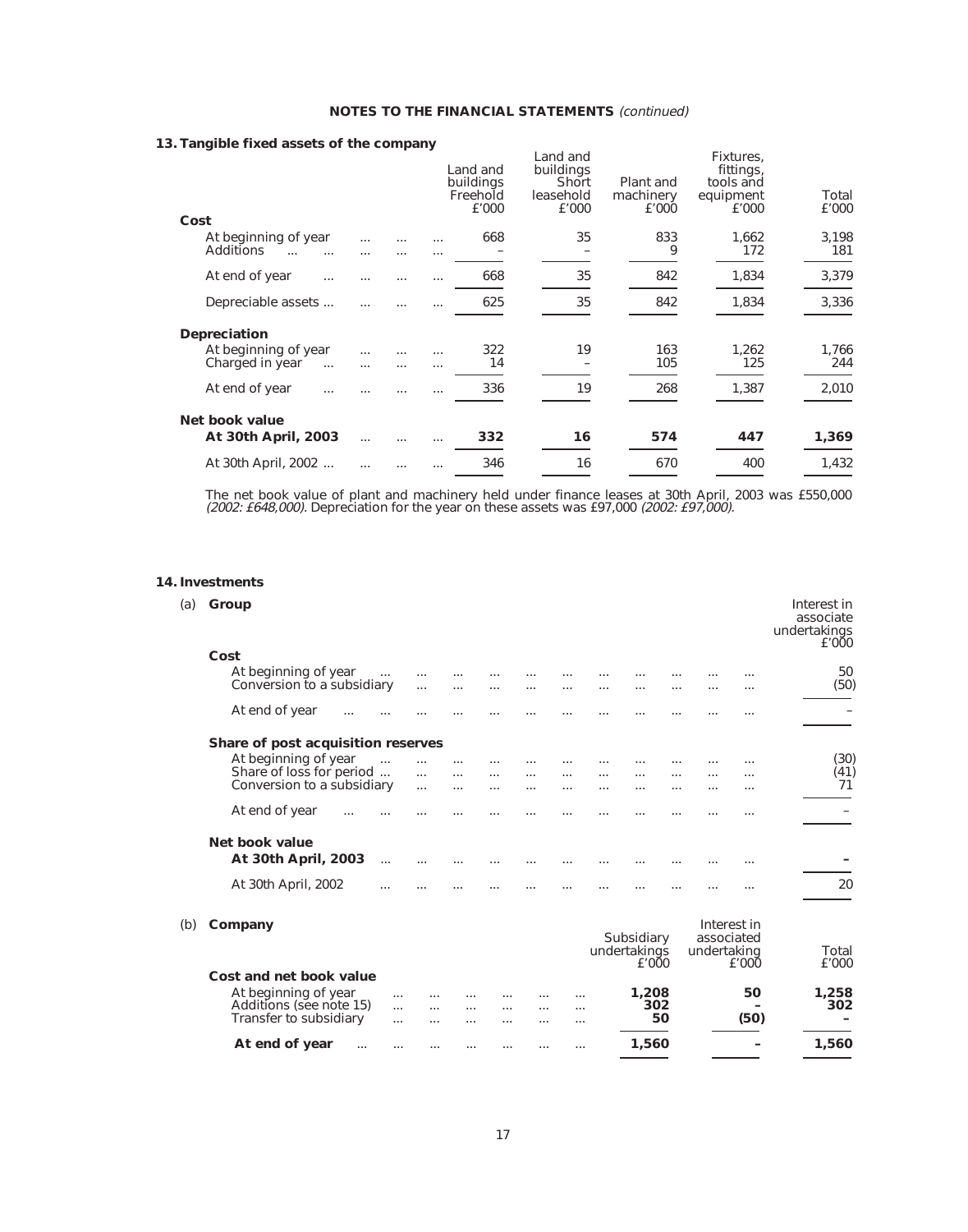### **14. Investments** (continued)

## (c) **Investments of the company in shares in subsidiary undertakings**

The company is the beneficial owner of the issued share capital of the following principal subsidiary undertakings, all of which are included in the consolidation: Country of

| Subsidiary undertakings              |          |  |          | Country of<br>Incorporation<br>and operation | Type of<br>shares      | %<br>held  |
|--------------------------------------|----------|--|----------|----------------------------------------------|------------------------|------------|
| <b>Goodwin International Limited</b> |          |  | $\cdots$ | <b>Great Britain</b>                         | Ordinary<br>Preference | 100<br>100 |
| Goodwin Steel Castings Limited       |          |  | $\cdots$ | <b>Great Britain</b>                         | Ordinary               | 100        |
| Hoben International Limited          |          |  |          | <b>Great Britain</b>                         | Ordinary<br>Preference | 100<br>100 |
| Hoben Industrial Minerals Limited    |          |  |          | <b>Great Britain</b>                         | Ordinary               | 100        |
| <b>Easat Antennas Limited</b>        |          |  |          | <b>Great Britain</b>                         | Ordinary               | $88^{1/2}$ |
| Internet Central Limited             |          |  | $\cdots$ | <b>Great Britain</b>                         | Ordinary               | $82^{1/2}$ |
| Goodwin Alloy Products Limited       |          |  |          | <b>Great Britain</b>                         | Ordinary               | 100        |
| Goodwin GmbH<br>$\cdots$             |          |  | $\cdots$ | Germany                                      | Ordinary               | 100        |
| Goodwin Korea Co. Limited            | $\cdots$ |  | $\cdots$ | South Korea                                  | Ordinary               | 95         |

All of the companies are involved in mechanical and refractory engineering.

The overseas subsidiaries act as sales agents for the UK manufacturing subsidiaries.

#### **15. Purchase of subsidiary undertaking**

On 31st March, 2003 the Company acquired the remaining 50% interest in the shares of Wiggin Alloy Products Limited (as a result of which the name was changed to Goodwin Alloy Products Limited). The resulting goodwill was capitalised and will be written off over 10 years. The reason for selecting that period is the prudent assessment of the benefit of the acquisition to the Group.

| Net liabilities acquired                                                                        |          |          |          |          |          |          |          |          |          |          |   |          |          | Book and<br>fair value<br>2003<br>£'000 |
|-------------------------------------------------------------------------------------------------|----------|----------|----------|----------|----------|----------|----------|----------|----------|----------|---|----------|----------|-----------------------------------------|
| <b>Debtors</b><br>$\cdot$ $\cdot$ $\cdot$                                                       | $\cdots$ | .        | .        |          | $\cdots$ |          |          |          | .        |          | . | $\cdots$ | $\cdots$ | 148                                     |
| Overdraft                                                                                       | $\cdots$ | $\cdots$ | $\cdots$ | $\cdots$ | $\cdots$ | $\cdots$ | $\cdots$ | $\cdots$ | $\cdots$ |          | . | $\cdots$ | $\cdots$ | (64)                                    |
| Creditors                                                                                       | $\cdots$ | .        | $\cdots$ |          | $\cdots$ |          | $\cdots$ | $\cdots$ |          | $\cdots$ |   | $\cdots$ | $\cdots$ | (126)                                   |
|                                                                                                 |          |          |          |          |          |          |          |          |          |          |   |          |          | (42)                                    |
| Acquired 50% of the net liabilities (being transfer from investment in associated undertakings) |          |          |          |          |          |          |          |          |          |          |   |          |          | (21)                                    |
| Consideration (£1)                                                                              | $\cdots$ | .        | .        |          |          |          |          |          |          |          |   |          | $\cdots$ |                                         |
| Goodwill arising                                                                                | $\cdots$ | $\cdots$ | $\cdots$ | .        |          |          |          |          |          |          |   |          | $\cdots$ | 21                                      |

The subsidiary undertaking acquired during the year contributed £10,000 to the Group's net operating cash flows. During the year, the Company also acquired further shares in its subsidiary undertakings, including Easat Antennas Limited, generating goodwill of £20,000.

| 16. Stocks |  |  |  |  |
|------------|--|--|--|--|
|------------|--|--|--|--|

| 16. Stocks                                           |          |          |          |          |          |          |          | Group         |               |
|------------------------------------------------------|----------|----------|----------|----------|----------|----------|----------|---------------|---------------|
|                                                      |          |          |          |          |          |          |          | 2003<br>£'000 | 2002<br>£'000 |
| Raw materials and consumables                        | $\cdots$ | $\cdots$ | $\cdots$ | $\cdots$ | $\cdots$ | $\cdots$ | $\cdots$ | 2.198         | 1,910         |
| Work in progress<br>$\cdots$<br>$\cdots$<br>$\cdots$ | $\cdots$ | $\cdots$ | $\cdots$ | $\cdots$ | $\cdots$ | $\cdots$ | $\cdots$ | 1,689         | .667          |
| Finished goods and goods for resale                  | $\cdots$ | $\cdots$ | $\cdots$ | $\cdots$ | $\cdots$ | $\cdots$ | $\cdots$ | 557           | 800           |
|                                                      |          |          |          |          |          |          |          |               |               |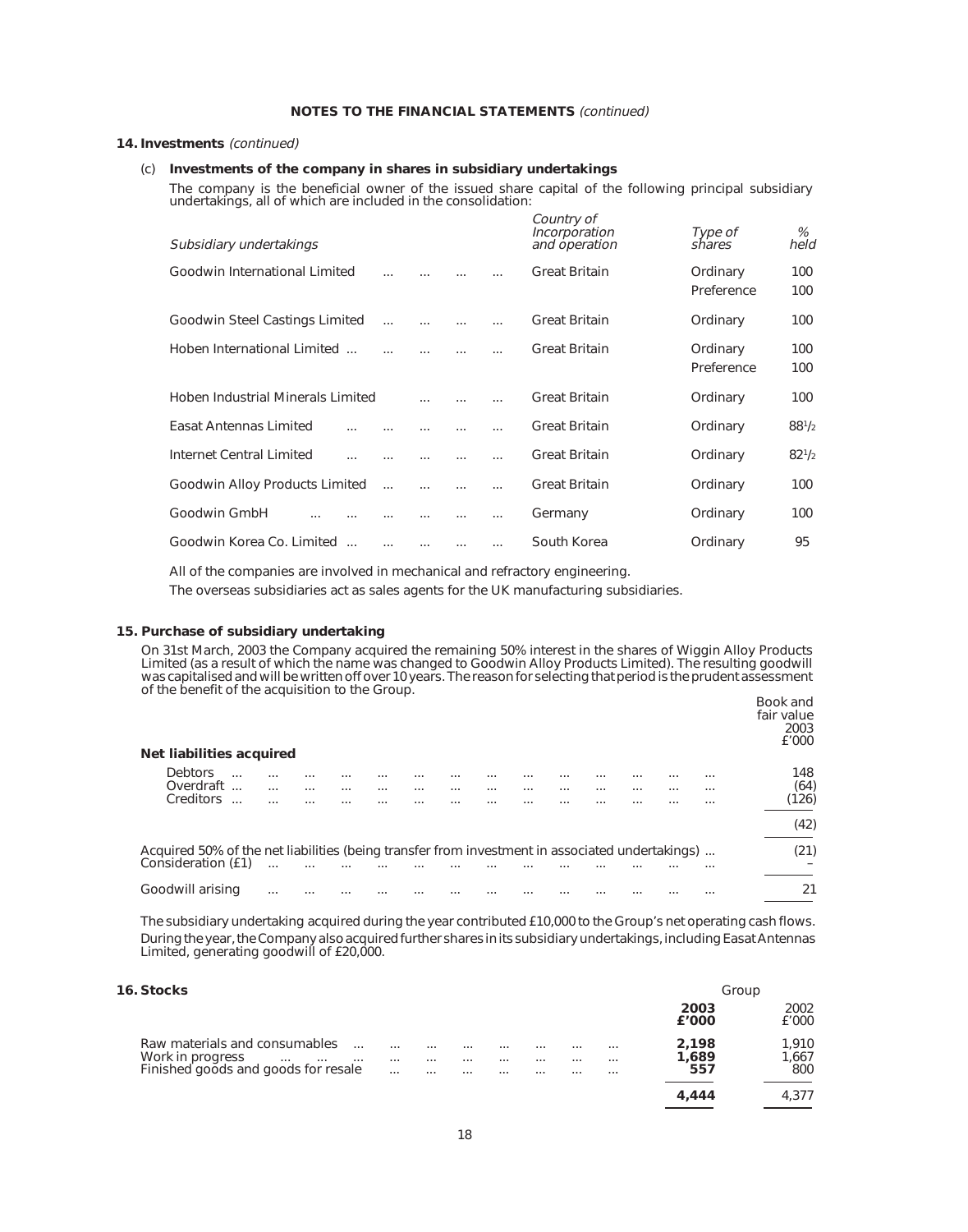| 17. Debtors                                                                                                                                                                                                                                                                                                                                                                       | Group                      |                                   | Company                   |                                 |  |
|-----------------------------------------------------------------------------------------------------------------------------------------------------------------------------------------------------------------------------------------------------------------------------------------------------------------------------------------------------------------------------------|----------------------------|-----------------------------------|---------------------------|---------------------------------|--|
|                                                                                                                                                                                                                                                                                                                                                                                   | 2003<br>£'000              | 2002<br>£'000                     | 2003<br>£'000             | 2002<br>£'000                   |  |
| Trade debtors<br>$\cdots$<br>$\cdots$<br>.<br>Amounts recoverable on contracts<br>$\cdots$<br>.<br>Amounts owed by Group undertakings<br>$\cdots$<br>Amounts owed by associated undertaking<br>$\cdots$<br>Other debtors<br><br>$\cdots$<br>Prepayments and accrued income<br>$\cdots$<br>$\cdots$<br>Corporation tax<br>$\cdots$<br>$\cdots$<br>$\cdots$<br>$\cdots$<br>$\cdots$ | 7.057<br>145<br>375<br>132 | 6.434<br>468<br>144<br>380<br>159 | 4,961<br>182<br>34<br>140 | 4,882<br>36<br>243<br>84<br>296 |  |
|                                                                                                                                                                                                                                                                                                                                                                                   | 7.709                      | 7.585                             | 5,322                     | 5.548                           |  |

| 18. Creditors: amounts falling due within one year<br>Group                                                                                                                                                                                                                                                                                                                                                                                                                                                                                                                                                                                                                                                                                                    | Company                                                                                 |  |  |
|----------------------------------------------------------------------------------------------------------------------------------------------------------------------------------------------------------------------------------------------------------------------------------------------------------------------------------------------------------------------------------------------------------------------------------------------------------------------------------------------------------------------------------------------------------------------------------------------------------------------------------------------------------------------------------------------------------------------------------------------------------------|-----------------------------------------------------------------------------------------|--|--|
| 2002<br>2003<br>2003<br>£'000<br>£'000<br>£'000                                                                                                                                                                                                                                                                                                                                                                                                                                                                                                                                                                                                                                                                                                                | 2002<br>£'000                                                                           |  |  |
| <b>Bank overdrafts</b><br>1,840<br>151<br>$\cdots$<br>Obligations under finance leases (note 20)<br>381<br>392<br>$\cdots$<br>Payments received on account<br>326<br>508<br>$\cdots$<br>Trade creditors<br>5,057<br>5,703<br>$\cdots$<br>$\cdots$<br>$\cdots$<br>Amounts owed to Group undertakings<br>$\cdots$<br>250<br>Corporation tax<br>553<br>$\cdots$<br>$\cdots$<br>$\cdots$<br>$\cdots$<br>$\cdots$<br>525<br>Other taxes and social security<br>294<br>$\cdots$<br>$\cdots$<br>$\cdots$<br>110<br>Other creditors<br>317<br>$\cdots$<br>$\cdots$<br>$\cdots$<br>Accruals and deferred income<br>665<br>747<br>$\cdots$<br>$\cdots$<br>$\cdots$<br>Proposed dividends<br>750<br>400<br>$\cdots$<br>$\cdots$<br>$\cdots$<br>$\cdots$<br>9,415<br>9,554 | 1.941<br>233<br>180<br>174<br>2<br>724<br>88<br>77<br>368<br>446<br>400<br>750<br>2,979 |  |  |
|                                                                                                                                                                                                                                                                                                                                                                                                                                                                                                                                                                                                                                                                                                                                                                | 2,404                                                                                   |  |  |

| 19. Creditors: amounts falling due after more than one year | Group         |               | Company       |               |
|-------------------------------------------------------------|---------------|---------------|---------------|---------------|
|                                                             | 2003<br>£'000 | 2002<br>f'000 | 2003<br>£'000 | 2002<br>£'000 |
| Obligations under finance leases and hire                   |               |               |               |               |
| purchase agreement falling due within five years            | 404           | 753           | 156           | 328           |

The obligations under finance leases and hire purchase agreements are secured on the related assets.

# **20. Financial instruments**

# (a) **Financial assets**

The Group's financial assets, excluding short-term debtors, consist mainly of Sterling, Euro and US Dollar denominated cash at bank which earns interest at rates related to bank base rates.

#### (b) **Financial liabilities**

The Group's financial liabilities, excluding short-term creditors, are set out below. Floating rate financial liabilities comprise Sterling, Euro, and US Dollar denominated bank loans, leases and overdrafts. The floating<br>rate financial liabilities bear interest at rates related to bank base rates. The fixed rate financial liabilit a weighted average interest rate of 7.0% (and the weighted average period over which this is fixed is 2 years) (2002: 7.1% fixed for three years).

|                                                  |                                  |                                  |                                  | <b>Floating</b><br>rate<br>financial<br><b>liabilities</b><br>£'000 | <b>Fixed</b><br>rate<br>financial<br>liabilities<br>£'000 | 2003<br><b>Total</b><br>£'000 | Floating<br>rate<br>financial<br>liabilities<br>£'000 | Fixed<br>rate<br>financial<br>liabilities<br>£'000 | 2002<br>Total<br>£'000    |
|--------------------------------------------------|----------------------------------|----------------------------------|----------------------------------|---------------------------------------------------------------------|-----------------------------------------------------------|-------------------------------|-------------------------------------------------------|----------------------------------------------------|---------------------------|
| Currency<br>Sterling<br>Euro<br><b>US Dollar</b> | $\cdots$<br>$\cdots$<br>$\cdots$ | $\cdots$<br>$\cdots$<br>$\cdots$ | $\cdots$<br>$\cdots$<br>$\cdots$ | (1, 453)<br>479<br>1,546                                            | 374<br>-<br>۰                                             | (1,079)<br>479<br>1,546       | (4,222)<br>(428)<br>7.122                             | 502                                                | (3,720)<br>(428)<br>7,122 |
| Total                                            |                                  |                                  |                                  | 572                                                                 | 374                                                       | 946                           | 2.472                                                 | 502                                                | 2,974                     |

# (c) **Interest rate risk**

The Group is subject to fluctuations in interest rates on its borrowings and surplus cash. The Group is aware of the financial products available to insure against adverse movements in interest rates. Formal reviews are undertaken to determine whether such instruments are appropriate for the Group. No such instruments were utilised in the year to 30th April, 2003.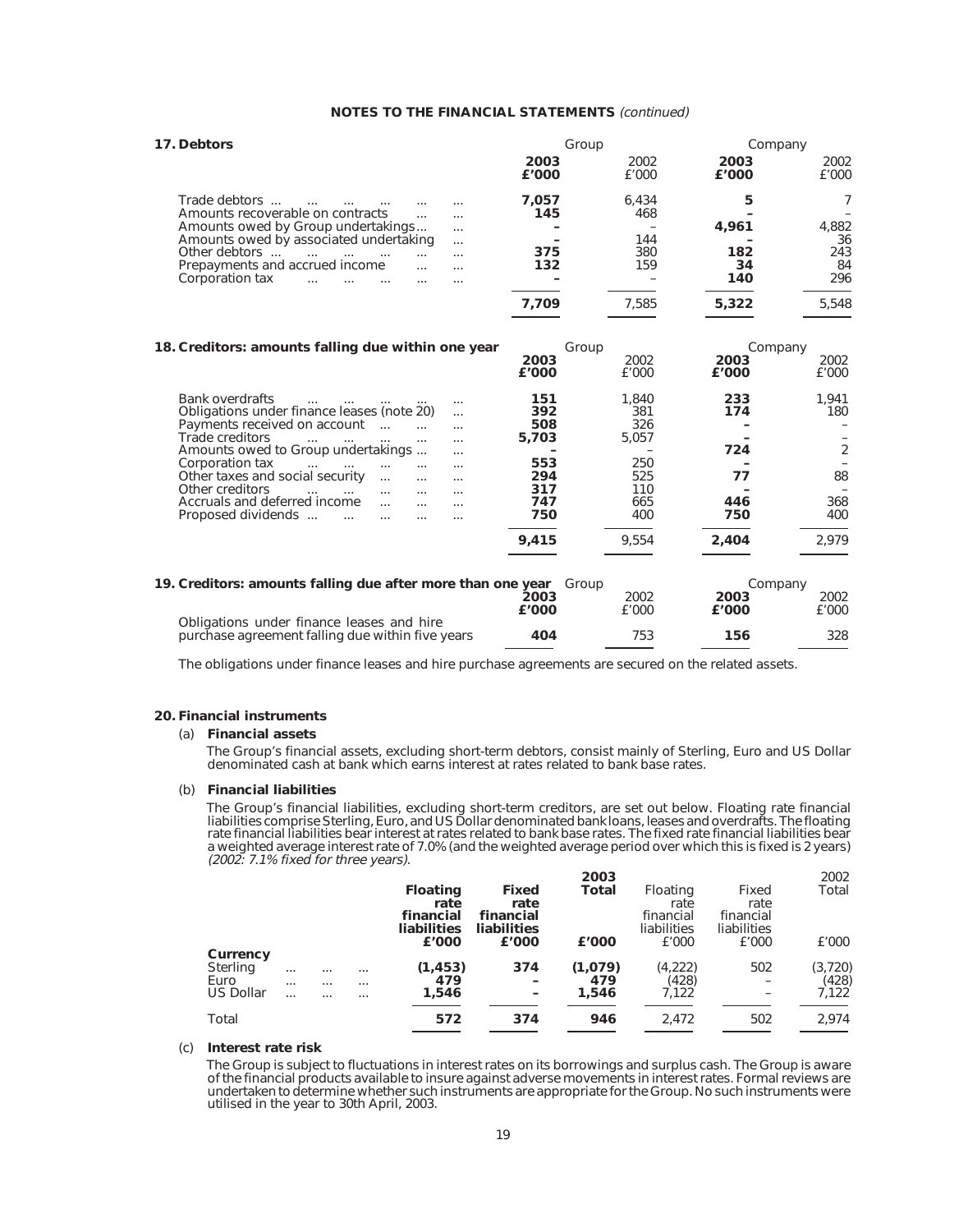### **20. Financial Instruments** (continued)

#### (d) **Currency exposure**

The Group is subject to fluctuations in exchange rates on its net investments overseas and transactional monetary assets and liabilities not denominated in the operating (or 'functional') currency of the operating unit involved. The Group's policy is to hedge, where practical, the net asset value of overseas investments. This hedging is currently achieved through borrowings in the respective currencies.

The table below shows the Group's transactional currency exposures which give rise to the net currency gains and losses recognised in the profit and loss account. There is no internal policy requirement to take out exchange rate hedging on the Group's transactional monetary assets and liabilities although, when it is believed market conditions necessitate such hedging, then appropriate arrangements would be made using forward contracts.

There were no material gains or losses on instruments used for exchange rate hedging either during or at the end of the year.

| 30th April, 2003                                 |          |          |          |          |                      |          | Net foreign currency monetary assets/(liabilities) |          |                          |                                                    |                |  |  |  |
|--------------------------------------------------|----------|----------|----------|----------|----------------------|----------|----------------------------------------------------|----------|--------------------------|----------------------------------------------------|----------------|--|--|--|
| <b>Functional currency of Group operation</b>    |          |          |          |          |                      |          |                                                    |          | <b>Sterling</b><br>£'000 | <b>US Dollar</b><br>£'000                          | Total<br>£'000 |  |  |  |
| Korean Won                                       |          |          |          |          | .<br>$\cdots$        | $\cdots$ | $\cdots$                                           | .        | (106)                    |                                                    | (106)          |  |  |  |
| <b>US Dollar</b>                                 |          | $\cdots$ | $\cdots$ | $\cdots$ | $\cdots$<br>$\cdots$ | $\cdots$ | $\cdots$                                           | $\cdots$ | (201)                    | 128                                                | (73)           |  |  |  |
| Other                                            | $\cdots$ | .        | $\cdots$ | $\cdots$ | $\cdots$<br>$\cdots$ | $\cdots$ | $\cdots$                                           | $\cdots$ | (246)                    |                                                    | (246)          |  |  |  |
| Total                                            |          |          |          |          |                      |          |                                                    | $\cdots$ | (553)                    | 128                                                | (425)          |  |  |  |
| 30th April, 2002                                 |          |          |          |          |                      |          |                                                    |          |                          | Net foreign currency monetary assets/(liabilities) |                |  |  |  |
|                                                  |          |          |          |          | Sterling             |          |                                                    | Euro     | US Dollar                | Other                                              | Total          |  |  |  |
|                                                  |          |          |          |          | E'000                |          |                                                    | £'000    | £'000                    | £'000                                              | £'000          |  |  |  |
| <b>Functional currency of Group</b><br>operation |          |          |          |          |                      |          |                                                    |          |                          |                                                    |                |  |  |  |
| <b>Sterling</b>                                  |          | $\cdots$ | $\cdots$ | $\cdots$ |                      |          |                                                    | (31)     | (101)                    | (3)                                                | (135)          |  |  |  |
| Korean Won                                       |          | $\cdots$ | $\cdots$ | $\cdots$ | (196)                |          |                                                    |          |                          |                                                    | (196)          |  |  |  |
| Total<br>$\cdots$                                | $\cdots$ | .        | .        | $\cdots$ | (196)                |          |                                                    | (31)     | (101)                    | (3)                                                | (331)          |  |  |  |

The amounts shown above take into account the effect of forward contracts the Group had taken out to hedge expected future foreign currency purchases.

#### (e) **Maturity profile**

At 30th April, 2003, the maturity profile of the Group's financial liabilities, other than short-term creditors such as trade creditors and accruals, were as follows: **Finance leases**

|                                                    | <b>Overdrafts</b><br>£'000 | <b>Finance leases</b><br>and hire<br>purchase<br>agreements<br>£'000 | 2003<br><b>Total</b><br>£'000 | 2002<br>Total<br>£'000 |
|----------------------------------------------------|----------------------------|----------------------------------------------------------------------|-------------------------------|------------------------|
| Borrowings analysed by maturity date               |                            |                                                                      |                               |                        |
| Borrowings due within one year<br>$\dddotsc$       | 151                        | 392                                                                  | 543                           | 2,221                  |
| Borrowings due after one year                      |                            |                                                                      |                               |                        |
| Between one and two years<br>$\cdots$<br>$\cdots$  |                            | 374                                                                  | 374                           | 386                    |
| Between two and five years<br>$\cdots$<br>$\cdots$ |                            | 30                                                                   | 30                            | 367                    |
| Total borrowings due after one year<br>$\cdots$    |                            | 404                                                                  | 404                           | 753                    |
| Total<br>$\cdots$<br>$\cdots$<br><br>.             | 151                        | 796                                                                  | 947                           | 2.974                  |
|                                                    |                            |                                                                      |                               |                        |

At 30th April, 2003 the Group had the following undrawn committed facilities, with an average maturity of 31 months, in respect of which all conditions precedent had been met:

£'000

| Undrawn committed borrowing facilities |          |          |   |              |   |      |              | £7000. |
|----------------------------------------|----------|----------|---|--------------|---|------|--------------|--------|
| Expiring in one year or less           | $\cdots$ | $\cdots$ | . | <br>$\cdots$ | . | <br> | <br>$\cdots$ | 2.000  |

#### (f) **Fair values**

At 30th April, 2003, the fair value of the Group's financial instruments was not materially different to the book value of the instruments. The fair value was calculated using market rates where available, otherwise cash flows were discounted at prevailing rates.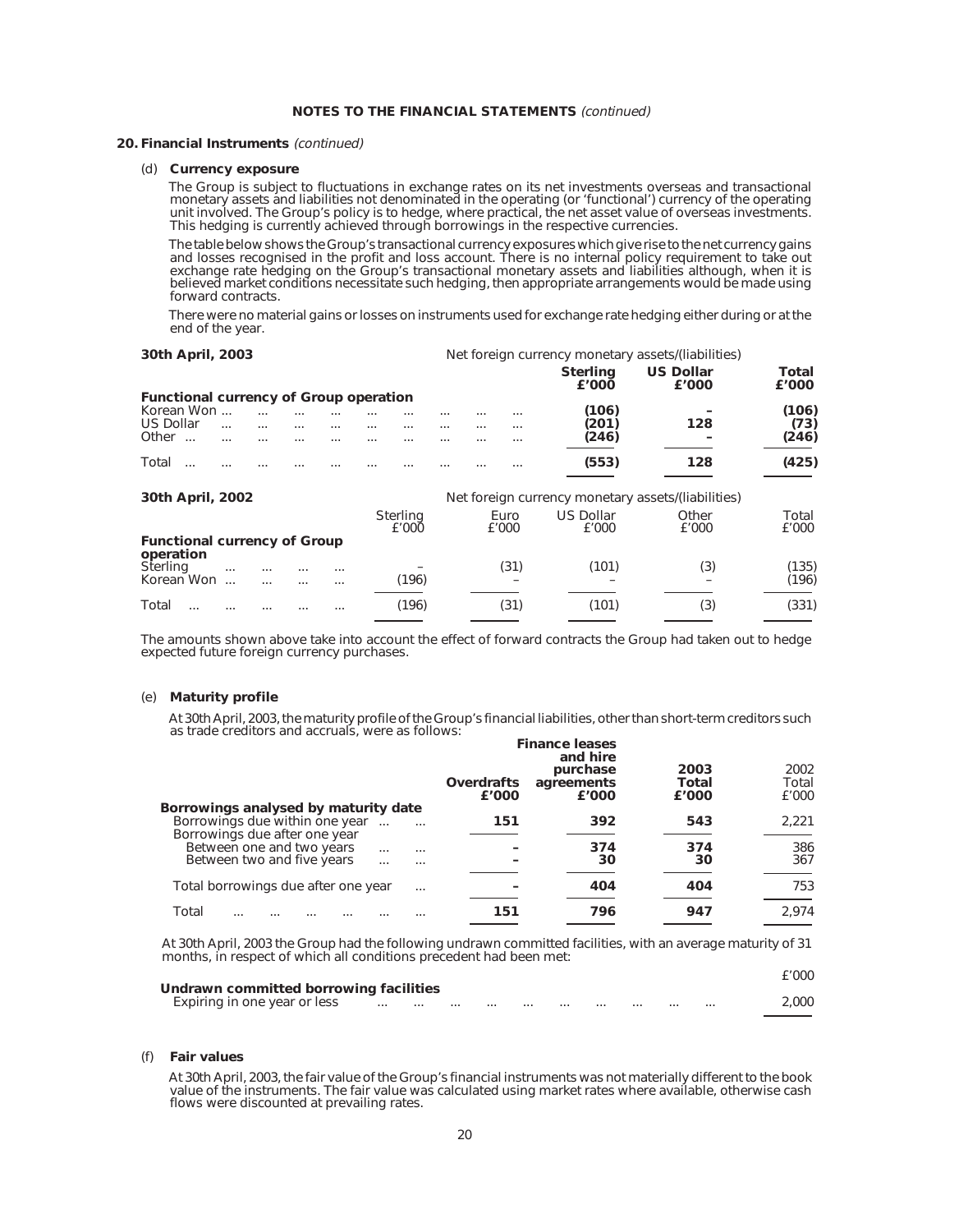| 21. Provisions for liabilities and charges                                         |  |  |          |          |          | Deferred taxation |                  |  |
|------------------------------------------------------------------------------------|--|--|----------|----------|----------|-------------------|------------------|--|
|                                                                                    |  |  |          |          |          | Group<br>£'000    | Company<br>£'000 |  |
|                                                                                    |  |  |          |          | $\cdots$ | 707               | 122              |  |
| Balance at beginning of year<br>Charge for the year in the profit and loss account |  |  | $\cdots$ | $\cdots$ | $\cdots$ | 61                |                  |  |
| Balance at end of year<br>$\cdots$                                                 |  |  |          |          | $\cdots$ | 768               | 124              |  |

The amount provided for deferred taxation, which is the full potential liability calculated on the liability method at 30% (2002: 30%), is set out below:

|                                                                                                                                                      | Group                            |          |                                                   |                        | Company          |  |  |  |
|------------------------------------------------------------------------------------------------------------------------------------------------------|----------------------------------|----------|---------------------------------------------------|------------------------|------------------|--|--|--|
|                                                                                                                                                      | 2003<br>£'000                    |          | 2002<br>£'000                                     | 2003<br>£'000          | 2002<br>£'000    |  |  |  |
| Difference between accumulated depreciation<br>and amortisation and capital allowances                                                               | 768                              |          | 707                                               | 124                    | 122              |  |  |  |
| 22. Share capital                                                                                                                                    |                                  |          |                                                   | 2003                   | 2002             |  |  |  |
|                                                                                                                                                      |                                  |          |                                                   | £'000                  | £'000            |  |  |  |
| Authorised, allotted, called up and fully paid:<br>7,200,000 ordinary shares of 10p each                                                             |                                  |          |                                                   | 720                    | 720              |  |  |  |
| 23. Profit and loss account                                                                                                                          |                                  |          |                                                   | Group<br>£'000         | Company<br>£'000 |  |  |  |
| At beginning of year<br>$\cdots$<br>Retained profit for the year<br>$\cdots$<br>Exchange loss on re-translation of overseas subsidiaries' net assets | $\cdots$<br>$\cdots$<br>$\cdots$ | $\cdots$ | $\cdots$<br>$\cdots$<br>$\cdots$<br>$\cdots$<br>. | 7.727<br>1,071<br>(26) | 4.091<br>764     |  |  |  |
| At end of year<br>$\cdots$<br>$\cdots$<br>$\cdots$<br>$\cdots$<br>$\cdots$                                                                           | $\cdots$                         |          | $\cdots$                                          | 8,772                  | 4,855            |  |  |  |

Cumulative goodwill in the Group amounting to £248,000 (2002: £248,000) arising on the acquisition of subsidiary undertakings has been written off against reserves.

## **24. Reconciliation of movements in shareholders' funds**

| econciliation of movements in sharenoiders funds                                                                                                                      |  |  |          | 2003<br>£'000  | 2002<br>£'000  |
|-----------------------------------------------------------------------------------------------------------------------------------------------------------------------|--|--|----------|----------------|----------------|
| Company<br>Profit for the financial year<br>$\cdots$<br>Dividends                                                                                                     |  |  |          | 1,514<br>(750) | 1,144<br>(400) |
| Net additions to shareholders' funds<br>Opening shareholders' funds<br>$\cdots$                                                                                       |  |  |          | 764<br>4,811   | 744<br>4,067   |
| Closing shareholders' funds                                                                                                                                           |  |  |          | 5,575          | 4,811          |
| 25. Analysis of cash flows                                                                                                                                            |  |  |          | 2003<br>£'000  | 2002<br>£'000  |
| Returns on investments and servicing of finance<br>Interest paid<br>$\cdots$<br>$\cdots$<br>$\cdots$<br>$\cdots$<br>Interest element of finance lease rental payments |  |  |          | (137)<br>(59)  | (164)<br>(61)  |
| Net cash outflow for returns on investment and servicing of finance                                                                                                   |  |  | $\cdots$ | (196)          | (225)          |
| <b>Capital expenditure</b><br>Payments to acquire fixed assets<br>$\mathbf{r}$ and $\mathbf{r}$ are all $\mathbf{r}$<br>Proceeds from sale of plant and machinery     |  |  |          | (1,072)<br>49  | (1, 535)<br>51 |
| Net cash outflow for capital expenditure<br>$\cdots$                                                                                                                  |  |  |          | (1,023)        | (1, 484)       |
| <b>Acquisitions</b><br>Overdraft acquired<br>$\cdots$<br>Purchase of subsidiaries                                                                                     |  |  |          | (64)<br>(20)   |                |
|                                                                                                                                                                       |  |  |          | (84)           |                |
| <b>Financing</b><br>Capital element of finance lease repayments                                                                                                       |  |  |          | (392)          | (277)          |